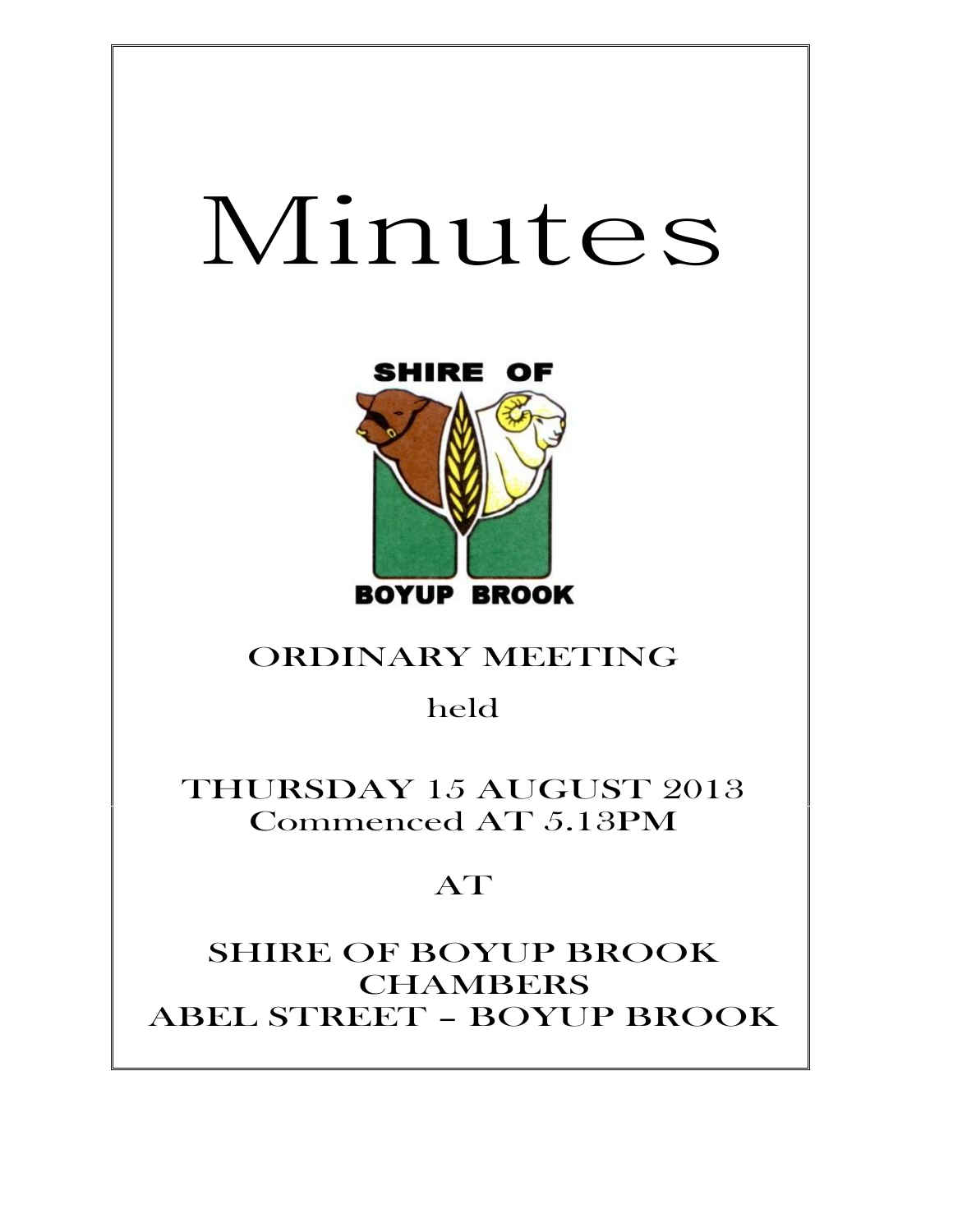# **TABLE OF CONTENTS**

|               | RECORD OF ATTENDANCE/APOLOGIES/LEAVE OF ABSENCE PREVIOUSLY                            |  |
|---------------|---------------------------------------------------------------------------------------|--|
|               |                                                                                       |  |
|               |                                                                                       |  |
|               |                                                                                       |  |
|               |                                                                                       |  |
|               |                                                                                       |  |
| $\mathbf{2}$  |                                                                                       |  |
| 2.1           |                                                                                       |  |
| $2.2^{\circ}$ |                                                                                       |  |
| 3             |                                                                                       |  |
| 4             |                                                                                       |  |
| 5             |                                                                                       |  |
| 6             |                                                                                       |  |
| 7             |                                                                                       |  |
| 8             |                                                                                       |  |
|               |                                                                                       |  |
|               |                                                                                       |  |
|               |                                                                                       |  |
|               | 8.1.4 Naming of New Road Reserve - Lot 1284 Banks Road (Kaufmann Close Subdivision)11 |  |
|               |                                                                                       |  |
|               |                                                                                       |  |
|               |                                                                                       |  |
|               |                                                                                       |  |
|               |                                                                                       |  |
|               |                                                                                       |  |
|               |                                                                                       |  |
|               |                                                                                       |  |
| 9             |                                                                                       |  |
|               |                                                                                       |  |
|               |                                                                                       |  |
| 10            |                                                                                       |  |
|               |                                                                                       |  |
|               |                                                                                       |  |
| 13            |                                                                                       |  |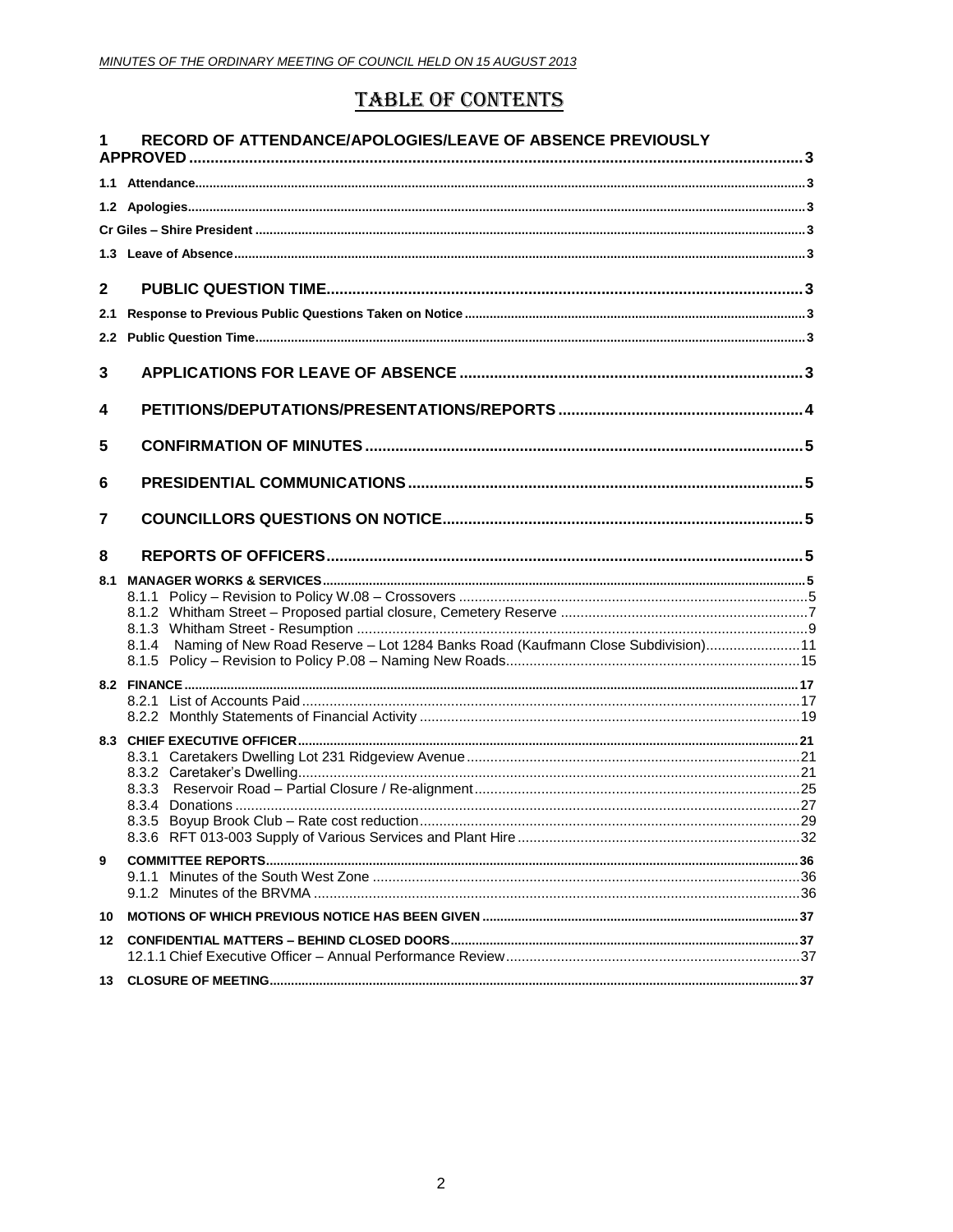# <span id="page-2-0"></span>**1 RECORD OF ATTENDANCE/APOLOGIES/LEAVE OF ABSENCE PREVIOUSLY APPROVED**

#### <span id="page-2-1"></span>**1.1 Attendance**

Cr K Moir – Deputy Shire President Cr G Aird Cr E Biddle Cr P Kaltenrieder Cr B O'Hare Cr T Oversby Cr R Walker

| STAFF: | Mr Alan Lamb (Chief Executive Officer)                |
|--------|-------------------------------------------------------|
|        | Mr Rob Staniforth-Smith (Manager of Works & Services) |
|        | Mrs Maria Lane (Executive Assistant)                  |
|        |                                                       |

PUBLIC: Paul Drayton Brian Cailes

- <span id="page-2-3"></span><span id="page-2-2"></span>**1.2 Apologies** Cr Giles – Shire President
- <span id="page-2-4"></span>**1.3 Leave of Absence** Cr Imrie

# <span id="page-2-5"></span>**2 PUBLIC QUESTION TIME**

Mr. Drayton informed Council about his business in Boyup Brook at the Shire airfield. Mr. Drayton is a qualified aircraft repairer who is currently looking after 35 aircrafts and is looking forward to setting up his workshop facility.

Mr. Cailes informed Council that he is a certified welder who will be assisting Mr. Drayton with aircraft maintenance.

# <span id="page-2-6"></span>**2.1 Response to Previous Public Questions Taken on Notice**

Nil

# <span id="page-2-7"></span>**2.2 Public Question Time**

# <span id="page-2-8"></span>**3 APPLICATIONS FOR LEAVE OF ABSENCE**

Nil

Paul Drayton left the Chambers at 5.27pm Brian Cailes left the Chambers at 5.27pm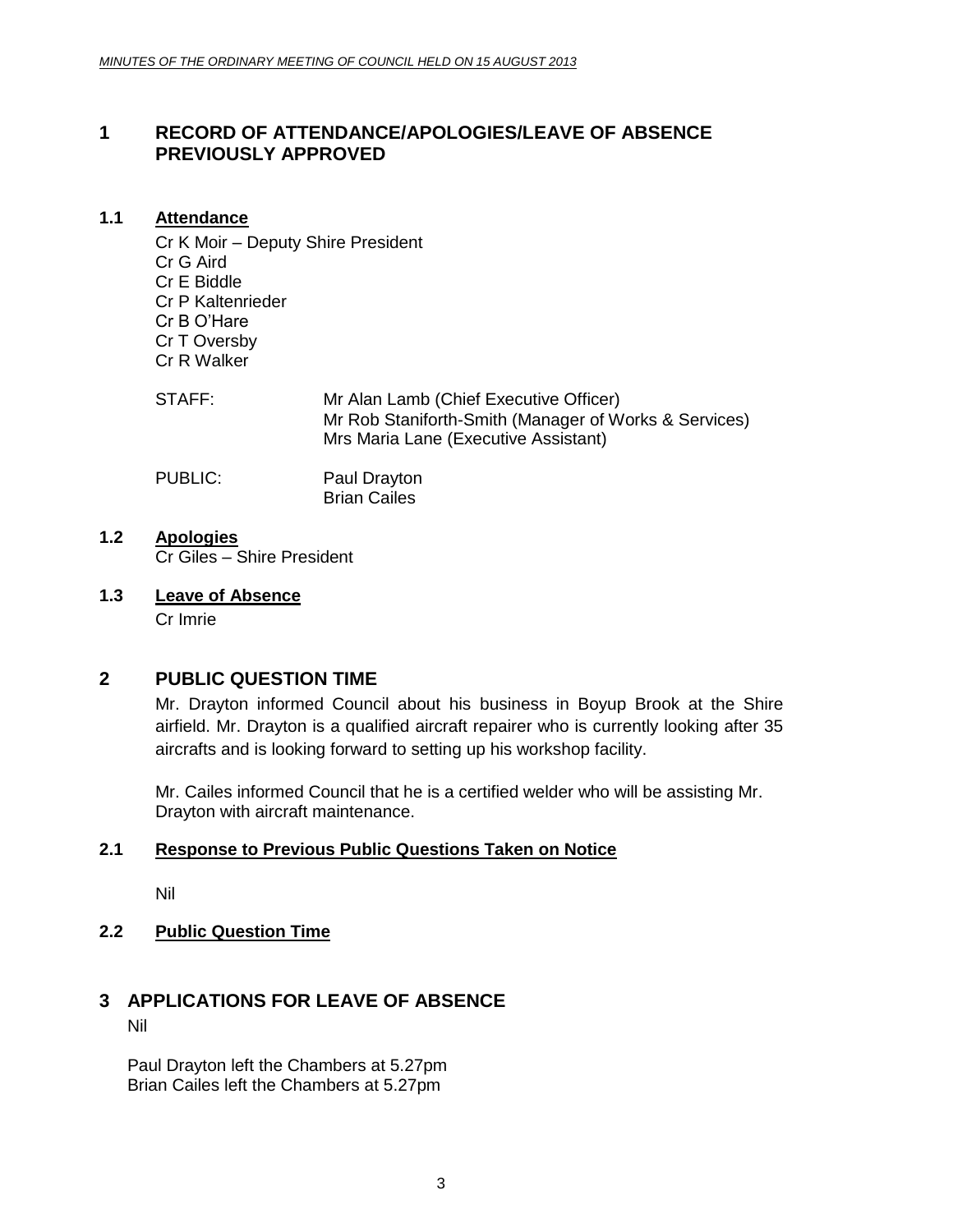# <span id="page-3-0"></span>**4 PETITIONS/DEPUTATIONS/PRESENTATIONS/REPORTS**

Cr O'Hare attended the opening of the Bridgetown Library.

Cr Biddle, Cr Oversby and Cr Kaltenrieder attended the WALGA Convention, they gave an overview on the speakers at this year's Local Government Week. Generally the presentations were informative and the quality of the speakers was good.

Cr Walker met with Greg Holland from Cape Care, Cr Walker suggested that Greg Holland give a presentation at a Council meeting to provide further information about what the business entails.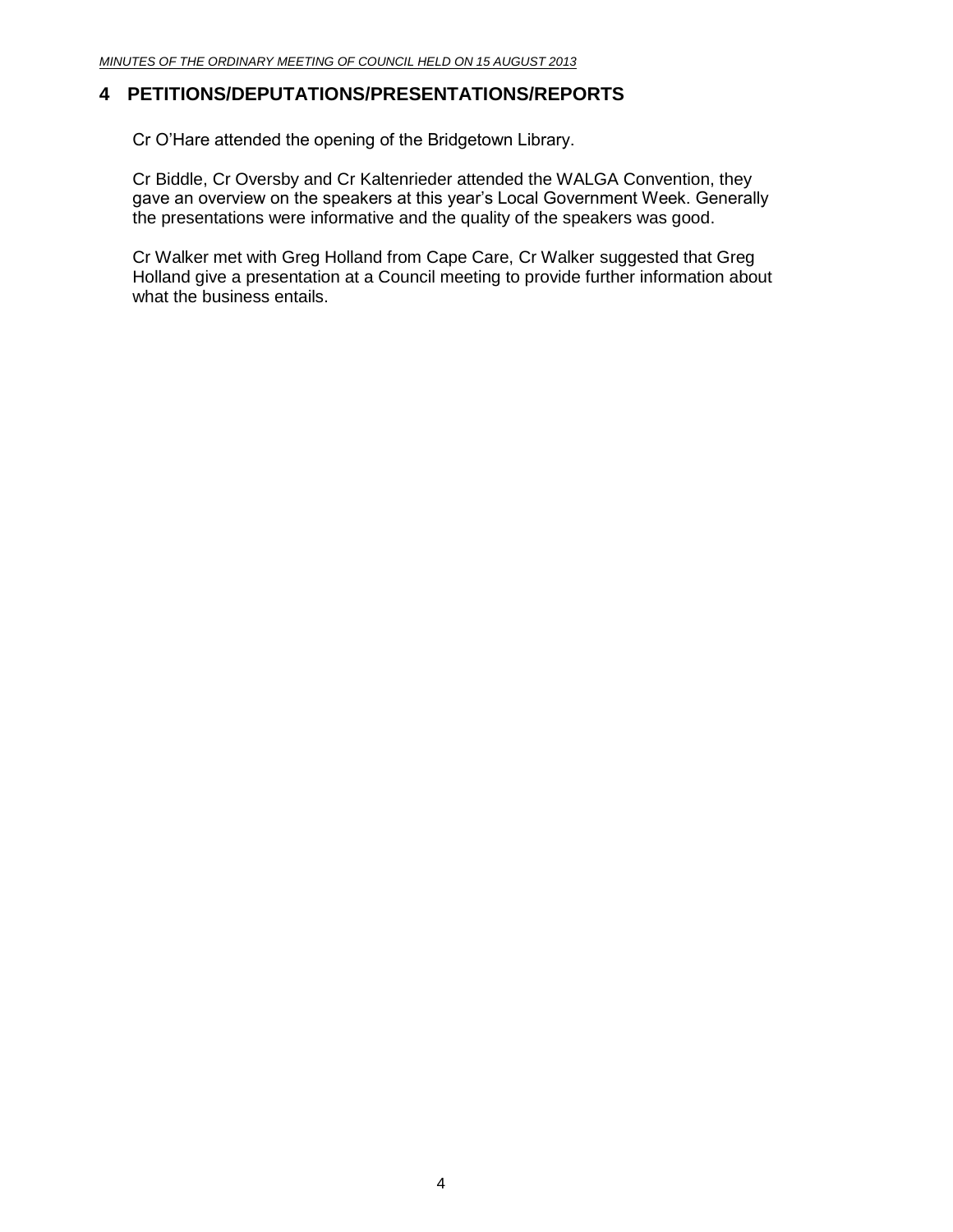# <span id="page-4-0"></span>**5 CONFIRMATION OF MINUTES**

**5.1 Ordinary Meeting of Council - Thursday 18 July 2013**

#### **COUNCIL DECISION & OFFICER RECOMMENDATION**

**MOVED: Cr O'Hare SECONDED: Cr Kaltenrieder**

**That the minutes of the Ordinary Meeting of Council held on Thursday 18 July 2013 be confirmed as an accurate record.**

**CARRIED 7/0 Res 92/13**

#### <span id="page-4-1"></span>**6 PRESIDENTIAL COMMUNICATIONS**

- Nil
- <span id="page-4-2"></span>**7 COUNCILLORS QUESTIONS ON NOTICE** Nil
- <span id="page-4-4"></span><span id="page-4-3"></span>**8 REPORTS OF OFFICERS**

#### <span id="page-4-5"></span>**8.1 MANAGER WORKS & SERVICES**

# **8.1.1 Policy – Revision to Policy W.08 – Crossovers**

| <b>Location:</b>                       | N/A                        |
|----------------------------------------|----------------------------|
| <b>Applicant:</b>                      |                            |
| <b>File:</b>                           |                            |
| <b>Disclosure of Officer Interest:</b> | None                       |
| Date:                                  | $07th$ of August, 2013     |
| <b>Author:</b>                         | Rob Staniforth-Smith       |
| <b>Authorizing Officer:</b>            | Alan Lamb                  |
| <b>Attachments:</b>                    | Draft: Revised Policy W.08 |

#### **SUMMARY**

This item is to adopt the revisions to policy W08

#### **BACKGROUND**

The Shire of Boyup Brook's policy W.08 is currently out of date and needs minor revision to remove some of its ambiguity, to make it more useable and to include specific reference to a new "Crossover Application Form".

\_\_\_\_\_\_\_\_\_\_\_\_\_\_\_\_\_\_\_\_\_\_\_\_\_\_\_\_\_\_\_\_\_\_\_\_\_\_\_\_\_\_\_\_\_\_\_\_\_\_\_\_\_\_\_\_\_\_\_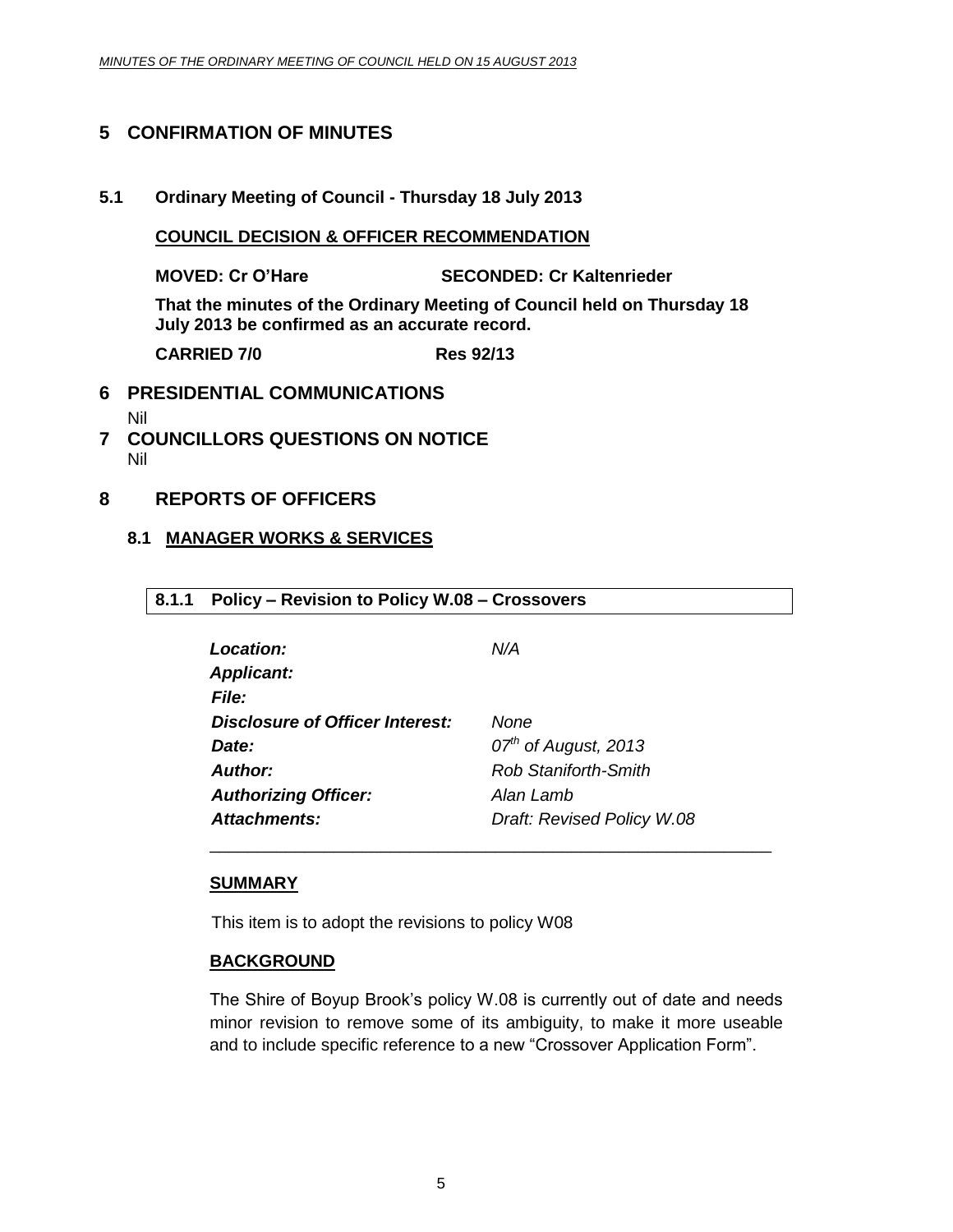## **COMMENT**

The Shire gets many queries regarding the construction of new crossovers, including requests for details of construction and Council's contribution to the construction of these crossovers.

In order to clarify the requirements of Council for ratepayers wishing to construct new crossovers, Council Officers are reviewing all of Councils crossover information from the Policy W08 through to the specification and guidelines.

# **CONSULTATION**

CEO, Alan Lamb

# **STATUTORY OBLIGATIONS**

*Nil*

# **POLICY IMPLICATIONS**

This policy revision will bring Policy W.08 up to date and make it less ambiguous and easier to use.

## **BUDGET/FINANCIAL IMPLICATIONS**

Nil

# **STRATEGIC IMPLICATIONS**

Nil

# **SUSTAINABILITY IMPLICATIONS**

- **Environmental** There are no known significant environmental issues.
- **Economic** There are no known significant economic issues.
- **Socia**l There are no known significant social issues.

# **VOTING REQUIREMENTS**

Simple majority

#### **COUNCIL DECISION & OFFICER RECOMMENDATION**

**MOVED: Cr Biddle SECONDED: Cr O'Hare**

**That the revised policy, W.08 "Crossovers", be adopted.**

**CARRIED 7/0 Res 93/13**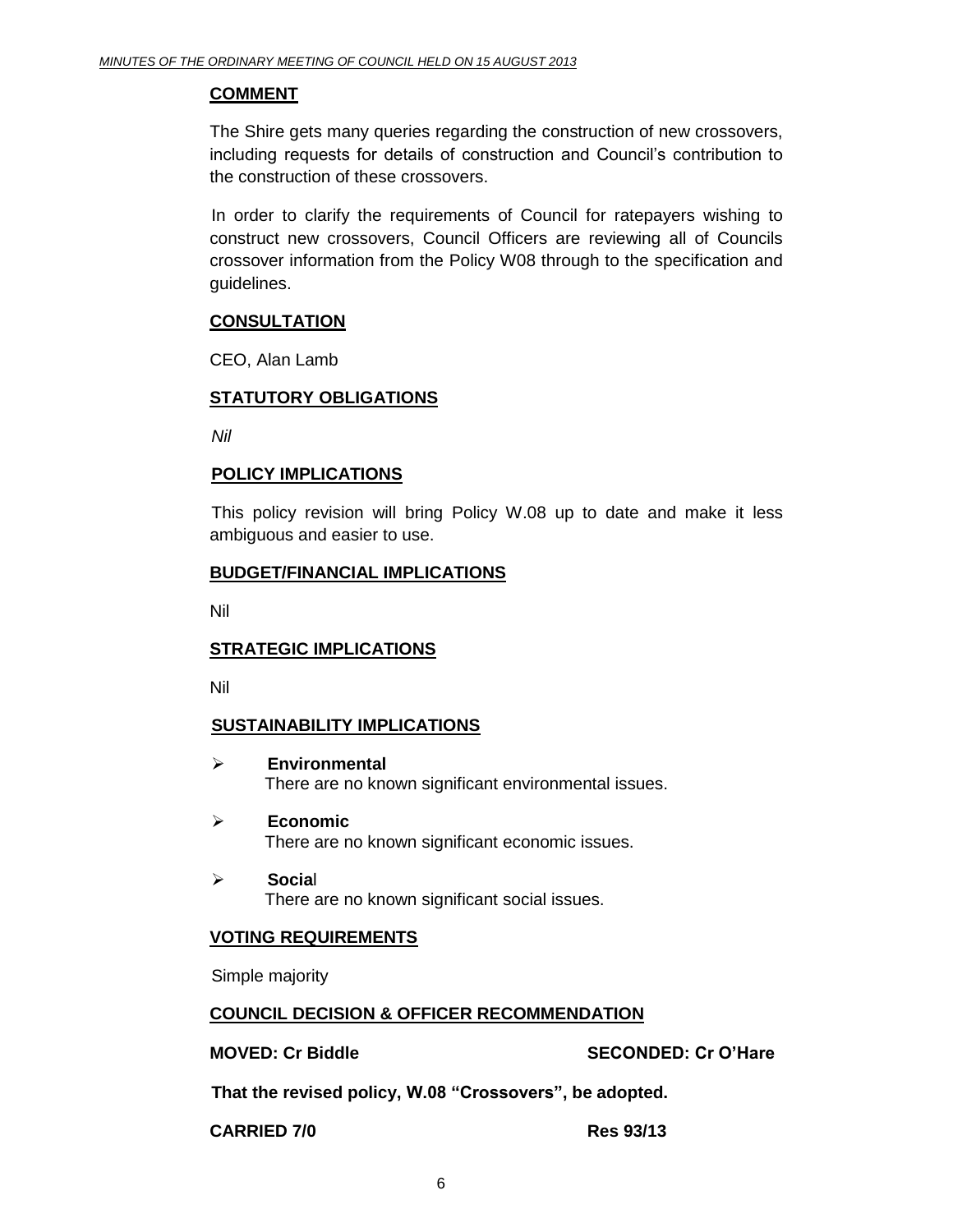<span id="page-6-0"></span>

| 8.1.2 | Whitham Street - Proposed partial closure, Cemetery |  |
|-------|-----------------------------------------------------|--|
|       | <b>Reserve</b>                                      |  |

| <b>Location:</b>                | Whitham Street, Boyup Brook        |
|---------------------------------|------------------------------------|
| <b>Applicant:</b>               | Shire of Boyup Brook               |
| <b>File:</b>                    |                                    |
| Disclosure of Officer Interest: | None                               |
| Date:                           | 30 July 2013                       |
| Author:                         | Terry McCaughan/Robert Staniforth- |
|                                 | Smith                              |
| <b>Authorizing Officer:</b>     | Alan Lamb                          |
| Attachments:                    | <b>Whitham Street Plan</b>         |
|                                 |                                    |

#### **SUMMARY**

The purpose of this report is to bring to Council's attention the protection of assets in relation to the Boyup Brook Cemetery.

#### **BACKGROUND**

A recent survey of Whitham Street for a boundary location found that the present niche wall and rotunda and associated plant is located within the Whitham Street road reserve. See attachment 8.1.2

#### **COMMENT**

A site investigation by Staff confirming the recent boundary application by the adjoining land owner Mr. Clancy highlighted this anomaly.

Council is currently considering the matter of the resumption of Mr. Clancy's land (Lot 151) and the outcome would be that the land being ceded from Lot 151 be amalgamated with the Whitham Street Road Reserve.

The closure of the end portion of Whitham Street (including the newly ceded land) and the amalgamation into the Cemetery Reserve 11653 would be advantageous to reduce survey and administration costs and protect the future of the current structures.

#### **CONSULTATION**

Public consultation and an advertising period of thirty (35) five days would be required under Sec 56 of the Local Government Act 1997. At close of that period the matter is brought back to Council for consideration.

#### **STATUTORY OBLIGATIONS**

Compliance with the Land Administration Act 1997 and procedures.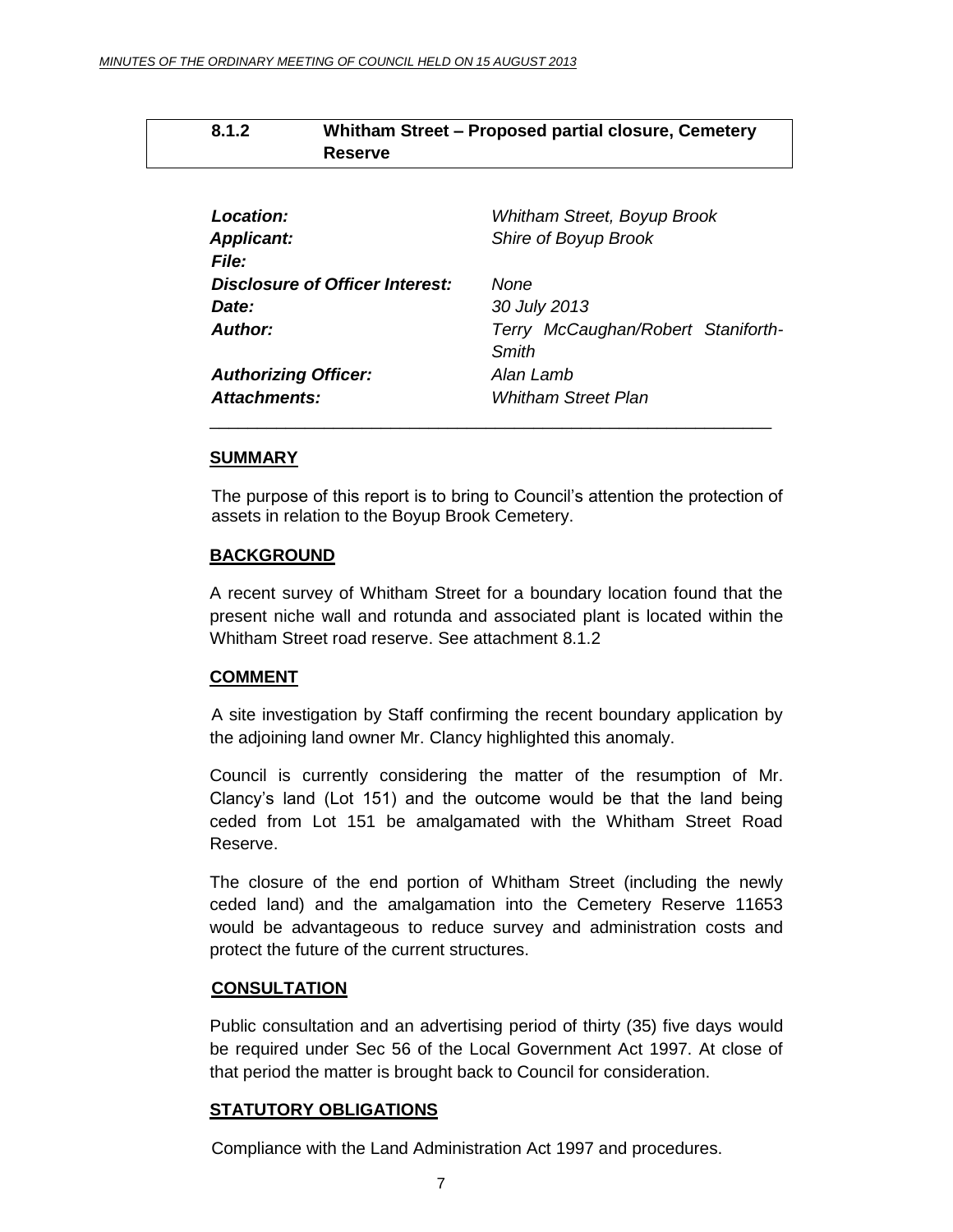## **POLICY IMPLICATIONS**

"W.02 Preservation of Gazetted Roads" – the intent of this proposal complies with the policy.

## **BUDGET/FINANCIAL IMPLICATIONS**

Costs to be provided in the 2013/14 Budget.

## **STRATEGIC IMPLICATIONS**

Nil

## **SUSTAINABILITY IMPLICATIONS**

- **Environmental** There are no known significant environmental issues.
- **Economic** There are no known significant economic issues.
- **Socia**l There are no known significant social issues.

# **VOTING REQUIREMENTS**

Absolute majority

#### **COUNCIL DECISION & OFFICER RECOMMENDATION**

**MOVED: Cr Walker SECONDED: Cr Biddle**

- **1. That Council agree to the proposed closure of a portion of Whitham Street and have that land incorporated within the Cemetery Reserve 11653; and**
- **2. That Council advertise the proposal for public consultation.**

**CARRIED BY ABSOLUTE MAJORITY 7/0 Res 94/13**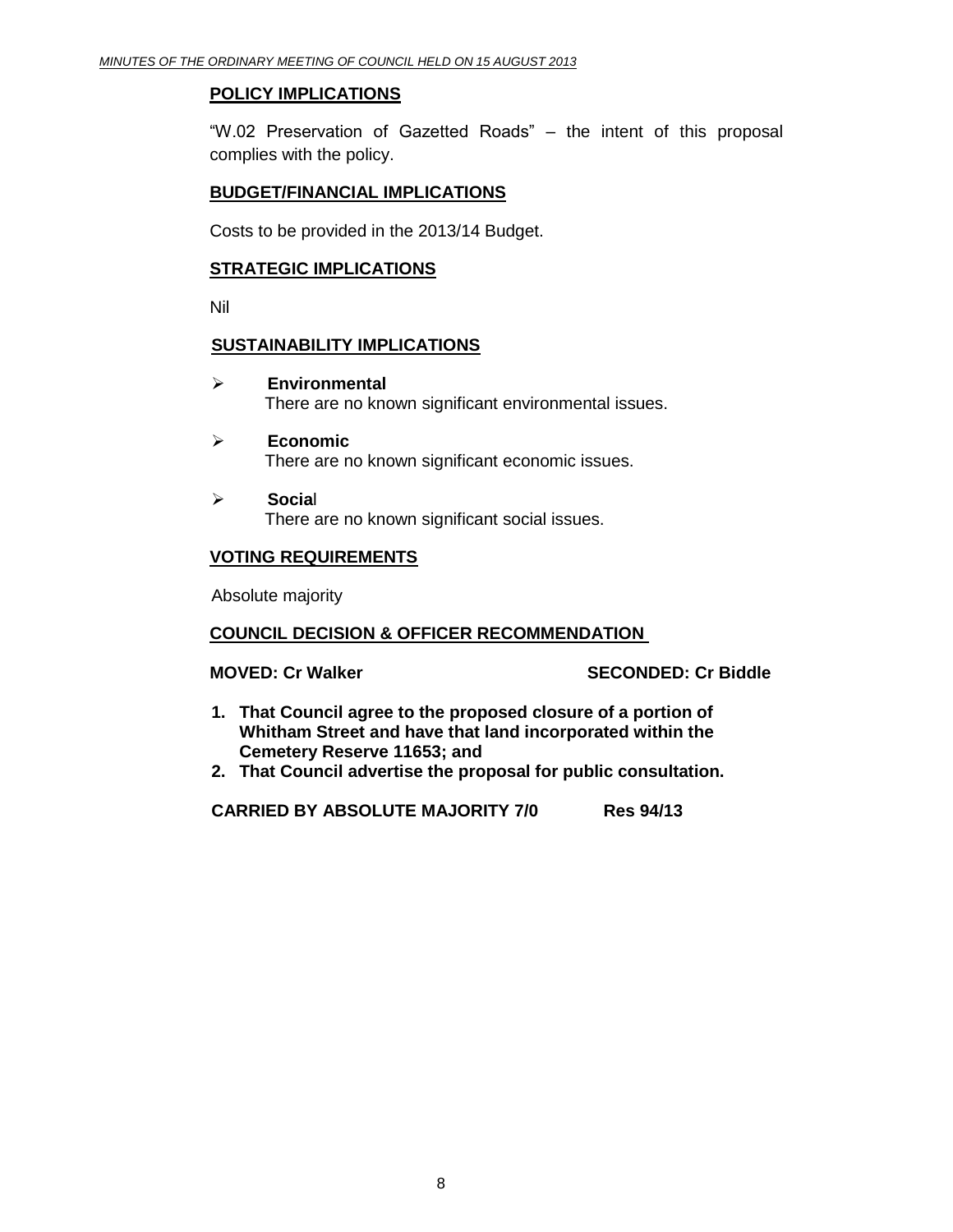## <span id="page-8-0"></span>**8.1.3 Whitham Street - Resumption**

| Location:                       | Whitham Street, Boyup Brook    |
|---------------------------------|--------------------------------|
| <b>Applicant:</b>               | Mr P Clancy                    |
| File:                           |                                |
| Disclosure of Officer Interest: | None                           |
| Date:                           | 23 July 2013                   |
| Author:                         | Terry McCaughan/               |
|                                 | <b>Robert Staniforth-Smith</b> |
| <b>Authorizing Officer:</b>     | Alan Lamb                      |
| <b>Attachments:</b>             | <b>Whitham Street plan</b>     |

#### **SUMMARY**

The purpose of this report is to bring to Council's attention a road boundary anomaly and the best method to Council of correcting the anomaly.

\_\_\_\_\_\_\_\_\_\_\_\_\_\_\_\_\_\_\_\_\_\_\_\_\_\_\_\_\_\_\_\_\_\_\_\_\_\_\_\_\_\_\_\_\_\_\_\_\_\_\_\_\_\_\_\_\_\_\_

#### **BACKGROUND**

Mr. Clancy has lodged a letter of concern following a recent survey of a property he has acquired being Lot 151 Jayes Road, Boyup. The boundary on the north east corner of the property in Whitham Street (road leading to Cemetery) is actually located within the road surface of the cemetery internal access road within the Cemetery reserve. See attachment 8.1.3.

#### **COMMENT**

A site investigation by Staff confirms Mr. Clancy's claim and the land owner advised that he intends to fence the land. Placing a corner post at that location would restrict vehicle movements to the lower part of the cemetery.

Mr. Clancy has agreed to cede a portion of his land, as shown in the attached sketch, in lieu of appropriate compensation.

Compensation has been discussed and Mr. Clancy and he is seeking \$1000 - siting loss of land, additional fencing requirements and that Council meet all costs of survey.

The resumption would involve the taking of land and the joining of that portion into the Cemetery Reserve 11635.

Resumption of the land is the most appropriate action to relocate and reconstruct the access road would exceed the agreed costs of the resumption.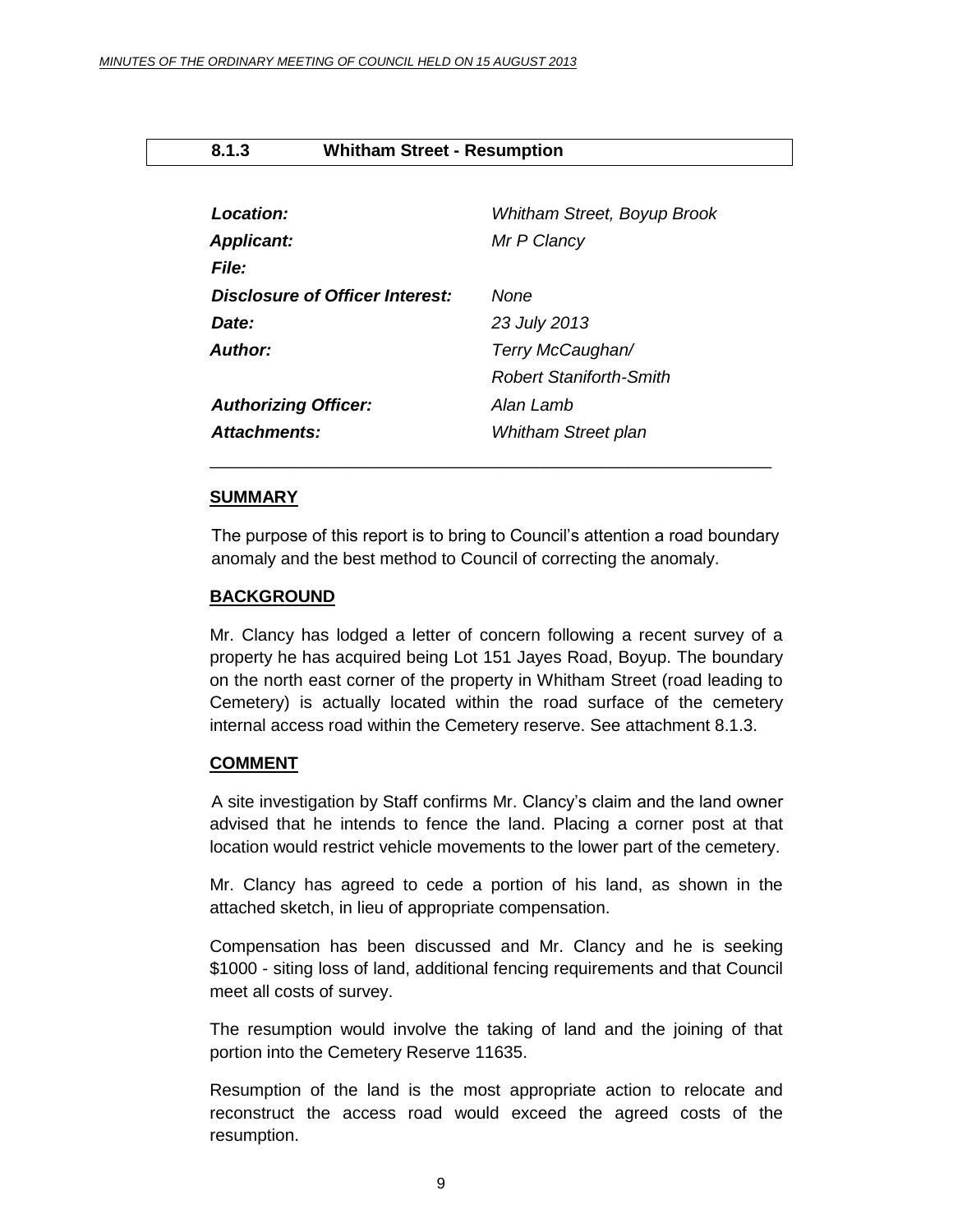## **CONSULTATION**

Staff and Mr. Clancy

# **STATUTORY OBLIGATIONS**

Compliance with the Land Administration Act 1997 and procedures.

## **POLICY IMPLICATIONS**

Nil

#### **BUDGET/FINANCIAL IMPLICATIONS**

Costs to compensate land owner and resumption cost.

#### **STRATEGIC IMPLICATIONS**

Nil

## **SUSTAINABILITY IMPLICATIONS**

- **Environmental** There are no known significant environmental issues.
- **Economic** There are no known significant economic issues.
- **Socia**l There are no known significant social issues.

# **VOTING REQUIREMENTS**

Absolute majority

# **COUNCIL DECISION & OFFICER RECOMMENDATION**

**MOVED: Cr O'Hare SECONDED: Cr Oversby**

**That Council acknowledge the boundary anomaly on Lot 151 Jayes Road on the Whitham Street boundary and agree to compensate Mr. P Clancy to the sum of \$1000 and resume the portion of affected land, adding it to the Whitham St road reserve.**

**1. That Staff proceed with administrative processes to complete the resumption.** 

**CARRIED BY ABSOLUTE MAJORITY 7/0 Res 95/13**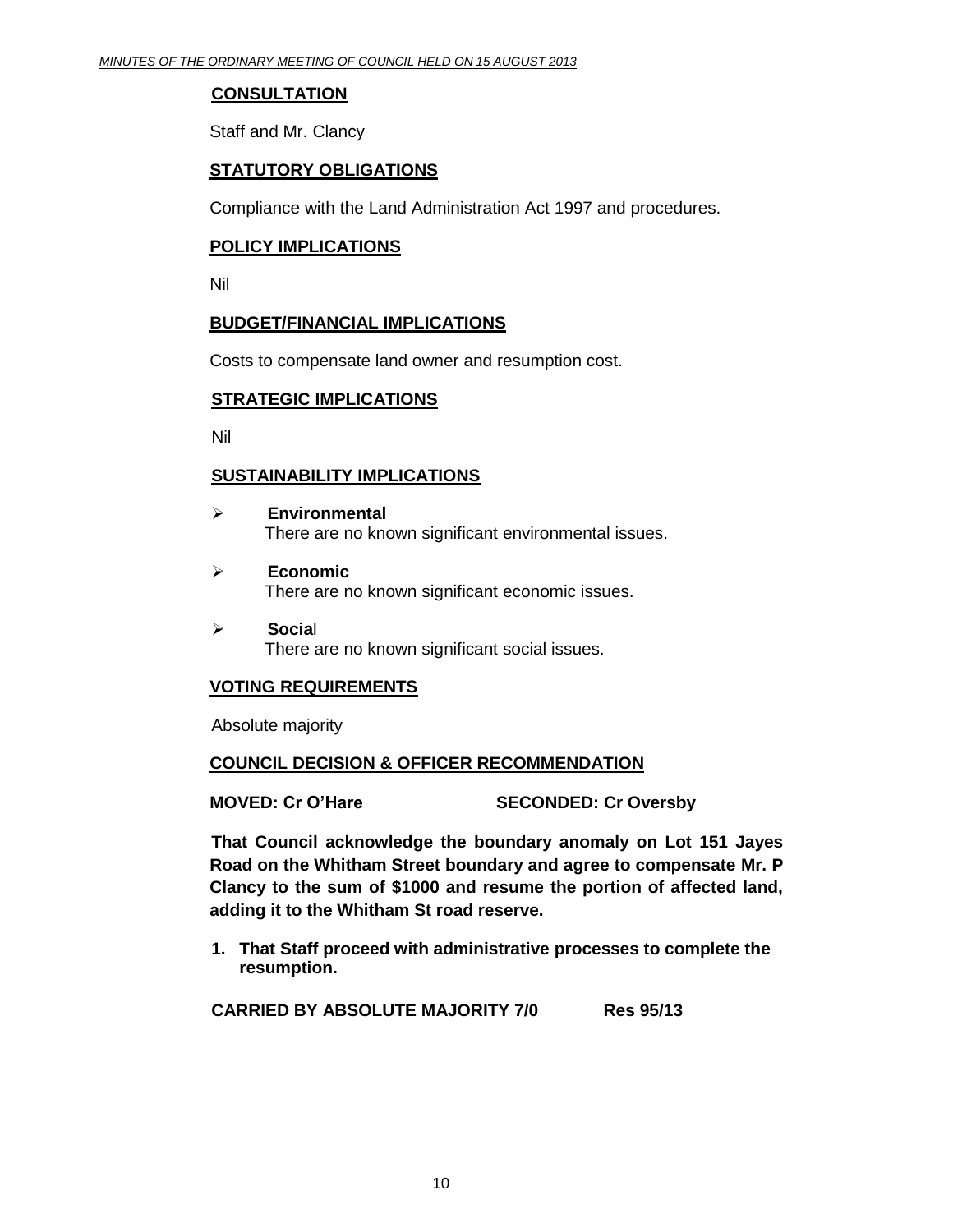| 1<br>(Kaufmann Close Subdivision) |                                           |
|-----------------------------------|-------------------------------------------|
|                                   |                                           |
| Location:                         | N/A                                       |
| <b>Applicant:</b>                 | N/A                                       |
| <b>File:</b>                      |                                           |
| Disclosure of Interest:           | Nil                                       |
| Date:                             | $05th$ of August, 2013                    |
| <b>Author:</b>                    | R Staniforth-Smith - Manager of Works and |
|                                   | Services                                  |
| <b>Authorizing Officer:</b>       | Alan Lamb – Chief Executive Officer       |
| <b>Appendices:</b>                | Map of location.                          |

\_\_\_\_\_\_\_\_\_\_\_\_\_\_\_\_\_\_\_\_\_\_\_\_\_\_\_\_\_\_\_\_\_\_\_\_\_\_\_\_\_\_\_\_\_\_\_\_\_\_\_\_\_\_\_\_\_\_\_\_\_\_\_\_\_

<span id="page-10-0"></span>**8.1.4 Naming of New Road Reserve – Lot 1284 Banks Road** 

## **SUMMARY**

The purpose of this report is to recommend to the developer of Lot 1284 Banks Road, the name for a new road reserve being created as part of the subdivision of Lot 1284 Banks Road (Kaufmann Close) – WAPC development application 137819.

## **BACKGROUND**

Whilst it is usually the responsibility of the developer to suggest the names of new road reserves, in this case EJ Civil have requested that Council do so as they have no history of Boyup Brook. The name once recommended by Council will go back to the developer for inclusion in their lodged plans.

Whilst the recommended name will not be lodged with the Geographic Names Committee by the Council, it will be by the developer of the land and as such we still need to adhere to Council Policy P.08 which states:

| <b>POLICY NO.</b>     | P.08             |
|-----------------------|------------------|
| <b>POLICY SUBJECT</b> | Naming New Roads |
| <b>ADOPTION DATE</b>  | 17 June 2004     |
| <b>VARIATION DATE</b> | 21 December 2007 |

#### *Objective*

To determine the process for naming new roads.

#### *Statement*

- Name duplication with local governments or adjoining local governments shall be avoided. If possible, it should also be avoided within the State.
- Names of living individuals shall not be used.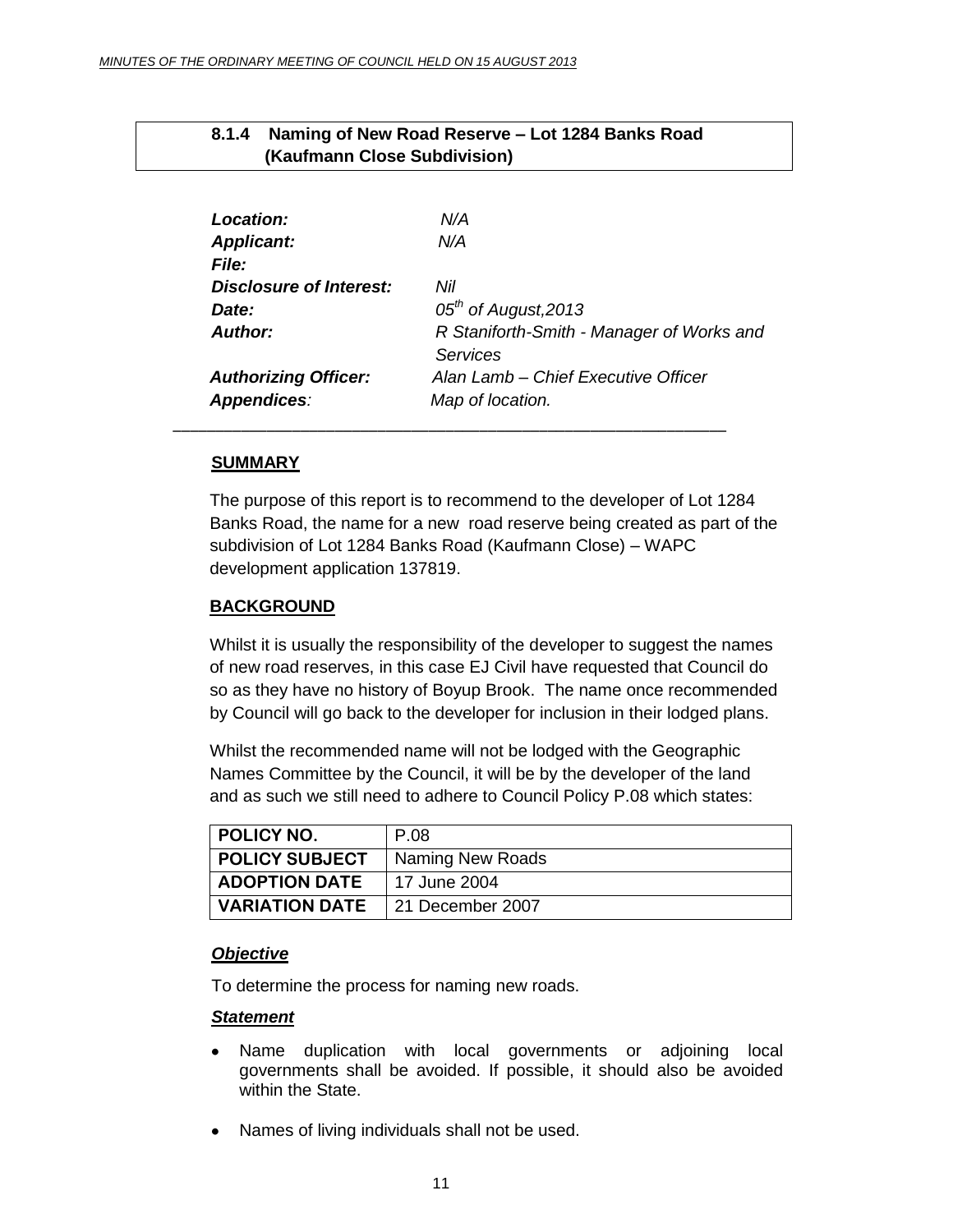- Names characterised as follows are to be avoided:-  $\bullet$ Incongruous; given/first names\*; given/first and surname combinations; double names; qualified names; corrupted, unduly cumbersome or difficult to pronounce names; obscene, derogatory, racist or discriminating names; company names; or, commercialised names.
- Preferred sources of names include: Aboriginal names; pioneers of the State or area; war casualty list; thematic names e.g. fauna, ships etc.
- Road names shall not be approved unless the origin of the name is clearly stated.

*\*Use of given/first names may be acceptable in special circumstances, e.g. when to people with the same name are valid sources for a road name, or a surname is not appropriate for some reason.*

*But: Use of the surname will normally have priority.*

*Particular attention will be paid to explanation of origins.*

*Honouring the same person more than once will be avoided.*

Further research into local history and identities has resulted in the following suggestions as an initial schedule of suggestions:-

| Hales   | The 'Hales' name has been synonymous with the district for 100<br>years. Mr. Wally Hales was a major contributor to promoting<br>Boyup Brook as a tourist destination for many decades. (Name<br>added in November 2005)                                                       |  |
|---------|--------------------------------------------------------------------------------------------------------------------------------------------------------------------------------------------------------------------------------------------------------------------------------|--|
| Fuller  | Harry Fuller took up 700 acres in the district in 1902. He was an<br>excellent teamster and carted regularly by contract. His team of<br>horses was commented on favourably for many years. He and his<br>wife raised ten children.                                            |  |
| Gregory | After AC Gregory – first white man to the District and Famous<br>Explorer.                                                                                                                                                                                                     |  |
| Lloyd   | After JR Lloyd - Councillor 1961-67, 68-89, 91-93,                                                                                                                                                                                                                             |  |
|         | Shire President 1976-1982                                                                                                                                                                                                                                                      |  |
| Moore   | After CL Moore - Councillor 1974 - 1988                                                                                                                                                                                                                                        |  |
|         | Shire President 1982-1987                                                                                                                                                                                                                                                      |  |
| Moulton | Matt Moulton took a position of Land Guide in the Scott's Brook<br>area of the Upper Blackwood District in 1892. He took up land there<br>and developed it. He was an excellent horseman and expert<br>bushman and is credited with providing sound advice to new<br>settlers. |  |
| Smith   | Harry Smith and his family arrived in the district in 1909 and took up<br>land at Scotts Brook. Before the land became productive he earned                                                                                                                                    |  |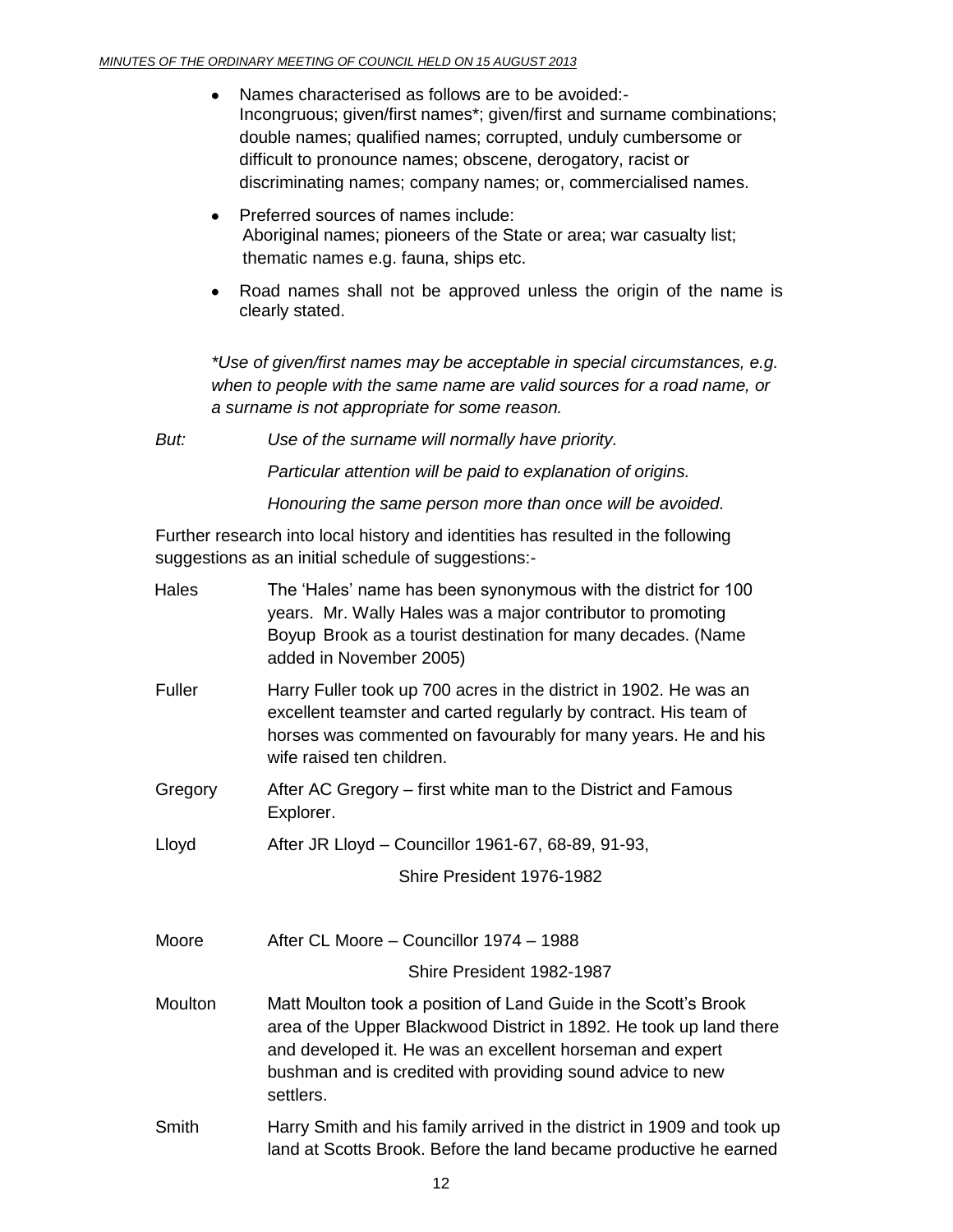a living carting and dam sinking with a bullock team. His daughter Amy married Charles Jennings and the family remains in the district today.

- Sinnott William Sinnott came to the Upper Blackwood district in 1896 and settled near Mayanup. He was a public minded person, involved in sport, business associations and a member of the Roads Board from 1918-1934.
- Wauchope Mr. Wauchope was one of the best known teachers at the Boyup Brook School in the early days. He taught there from 1903-1912 and again 1917-1925. He assisted Mr. Proctor put down the first tennis courts in town in 1904. Mrs. Wauchope ran the first unofficial post office in Boyup Brook from the school house.

Cailes

The Geographic Names Committee (Part of Landgate) has the following policy in relation to new road names:

## **Selection of Names**

**Suitable Names -** Preferred sources of names include names from Aboriginal languages currently or formerly identified with the general area, pioneers of the State or area, citizens who have made a significant community contribution*,* war casualty lists and thematic names (e.g. nautical, sporting etc)*.* Ethnic and gender diversity is encouraged*.* Given/first and surname combinations are suitable only if the surname alone cannot be used because of duplication. All name proposals must clearly identify the origin of the name and provide relevant references to allow for the verification of the name.

**Unsuitable Names -** Names characterised as follows are to be avoided given/first names, corrupted, unduly cumbersome or difficult to pronounce names, obscene, derogatory, racist or discriminating names, company or commercialised names (unless in an historical context).

**Name Duplication -** Name duplication within local governments or adjoining local governments shall be avoided. When a duplicated name is proposed elsewhere, it must not be duplicated more than 5 times in the metropolitan region, must be at least 10 km from the existing duplication and must have a different road type. These exclusions apply to similar sounding or written names, and also apply to those within similar sounding suburbs even if more than 10 km away. In rural areas the distance should be at least 50 km away.

**Names of Living Persons -** The names of living persons are not normally suitable for road names, and if proposed will be subject to a more rigorous selection process. The proposal must be accompanied by comprehensive biographical details including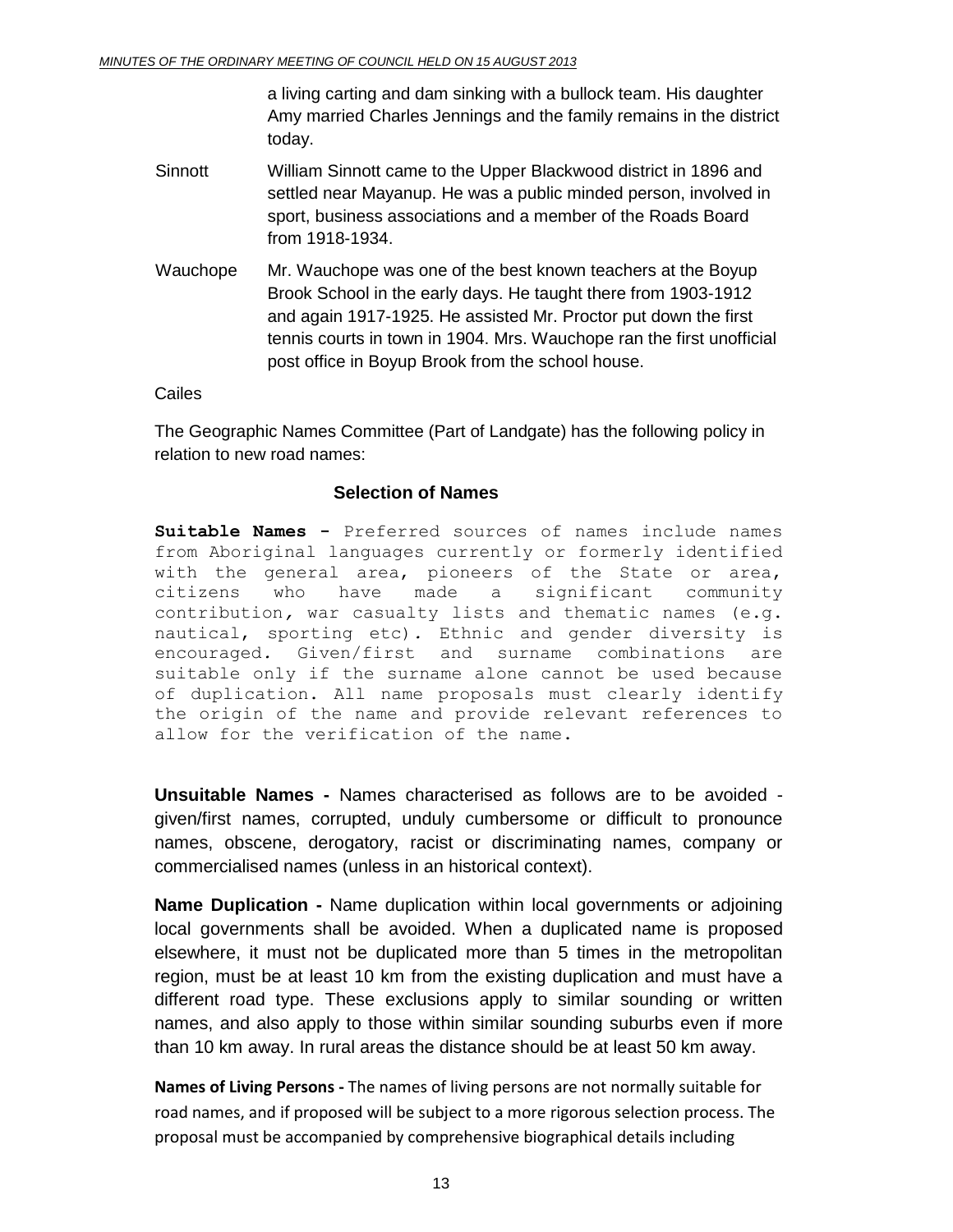details of community involvement, and also an indication of strong community support for the proposed name.

#### **COMMENT**

Currently the only acceptable name on the Shires Road Naming Policy is Sinnott (all other names have been rejected by the Geographic Names Committee or in the case of Mr Cailes – he is still a living -see attachment)

#### **CONSULTATION**

Nil

# **STATUTORY ENVIRONMENT**

Nil

## **FINANCIAL IMPLICATIONS**

Nil

## **STRATEGIC IMPLICATIONS**

Nil

## **VOTING REQUIREMENTS**

Simple Majority

#### **COUNCIL DECISION & OFFICER RECOMMENDATION**

**MOVED: Cr Aird SECONDED: Cr Biddle**

**In lieu of any other alternative acceptable names in the Councils policy P.08, Council recommend that Sinnott Road be recommended to the developers of 1284 Banks Road as the name for the unnamed "Road One".**

**CARRIED 7/0 Res 96/13**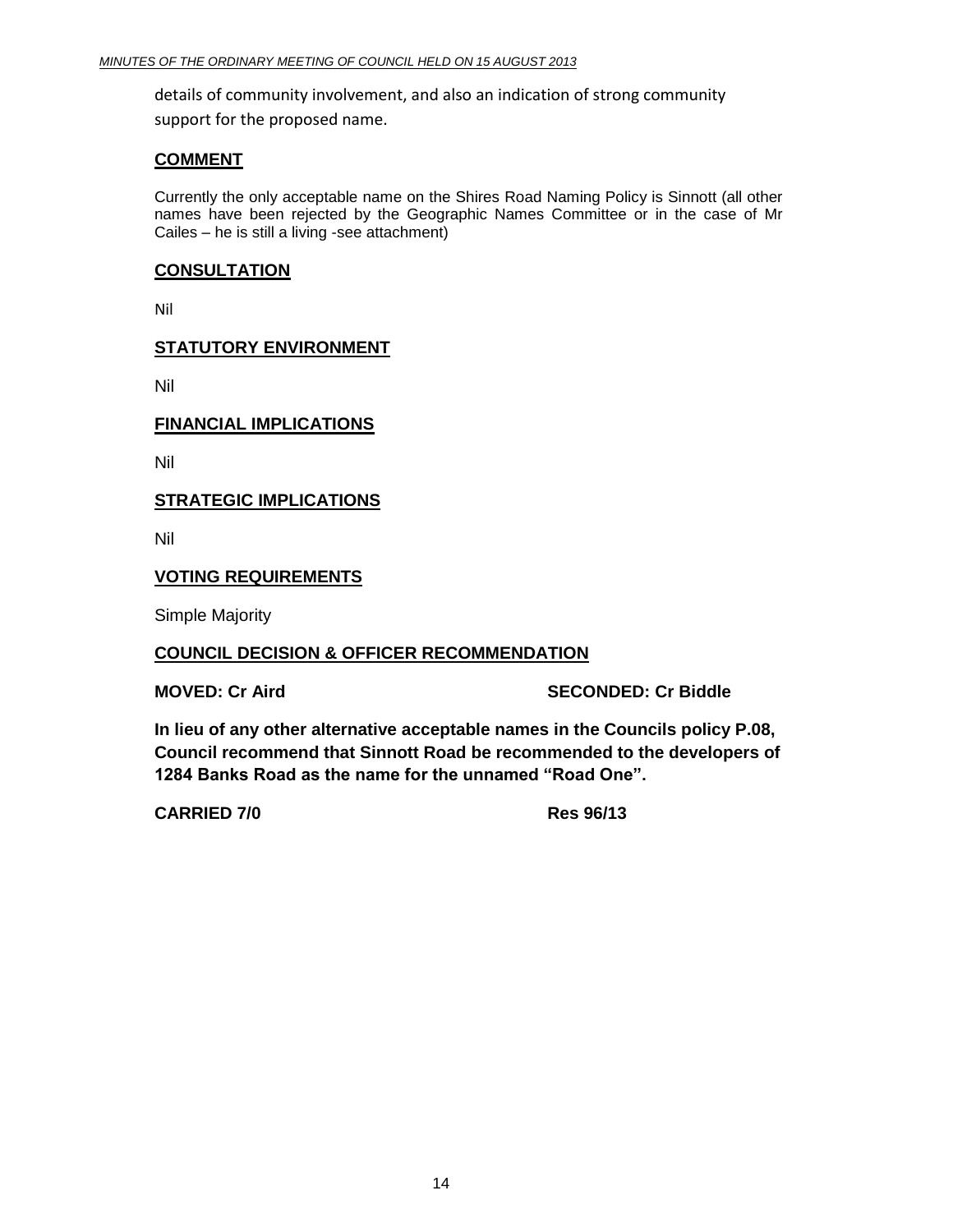<span id="page-14-0"></span>

| 8.1.5 Policy - Revision to Policy P.08 - Naming New Roads |  |  |
|-----------------------------------------------------------|--|--|
| N/A                                                       |  |  |
|                                                           |  |  |
| None                                                      |  |  |
| $05th$ of August, 2013                                    |  |  |
| Rob Staniforth-Smith                                      |  |  |
| Alan Lamb                                                 |  |  |
| Draft: Revised Policy P.08                                |  |  |
|                                                           |  |  |

#### **SUMMARY**

This item is to adopt the revisions to policy P08

#### **BACKGROUND**

The Shire of Boyup Brook's policy P.08 is currently out of date and needs revision to the list of "*suggestions as an initial schedule of suggestions*"

\_\_\_\_\_\_\_\_\_\_\_\_\_\_\_\_\_\_\_\_\_\_\_\_\_\_\_\_\_\_\_\_\_\_\_\_\_\_\_\_\_\_\_\_\_\_\_\_\_\_\_\_\_\_\_\_\_\_\_

#### **COMMENT**

The Naming of New Roads comes up regularly as land is subdivided. Councils suggested list of *"initial suggestions*" in P.08 needs to be kept up to date to ensure that developers have a list of names that is current and suitable.

#### **CONSULTATION**

CEO, Alan Lamb

#### **STATUTORY OBLIGATIONS**

Nil

#### **POLICY IMPLICATIONS**

The policy revision will bring Policy P.08 up to date after comments from Landgate's Geographic Names Committee.

#### **BUDGET/FINANCIAL IMPLICATIONS**

Nil

#### **STRATEGIC IMPLICATIONS**

Nil

#### **SUSTAINABILITY IMPLICATIONS**

- **Environmental** There are no known significant environmental issues. **Economic**
	- There are no known significant economic issues.
- **Socia**l

There are no known significant social issues.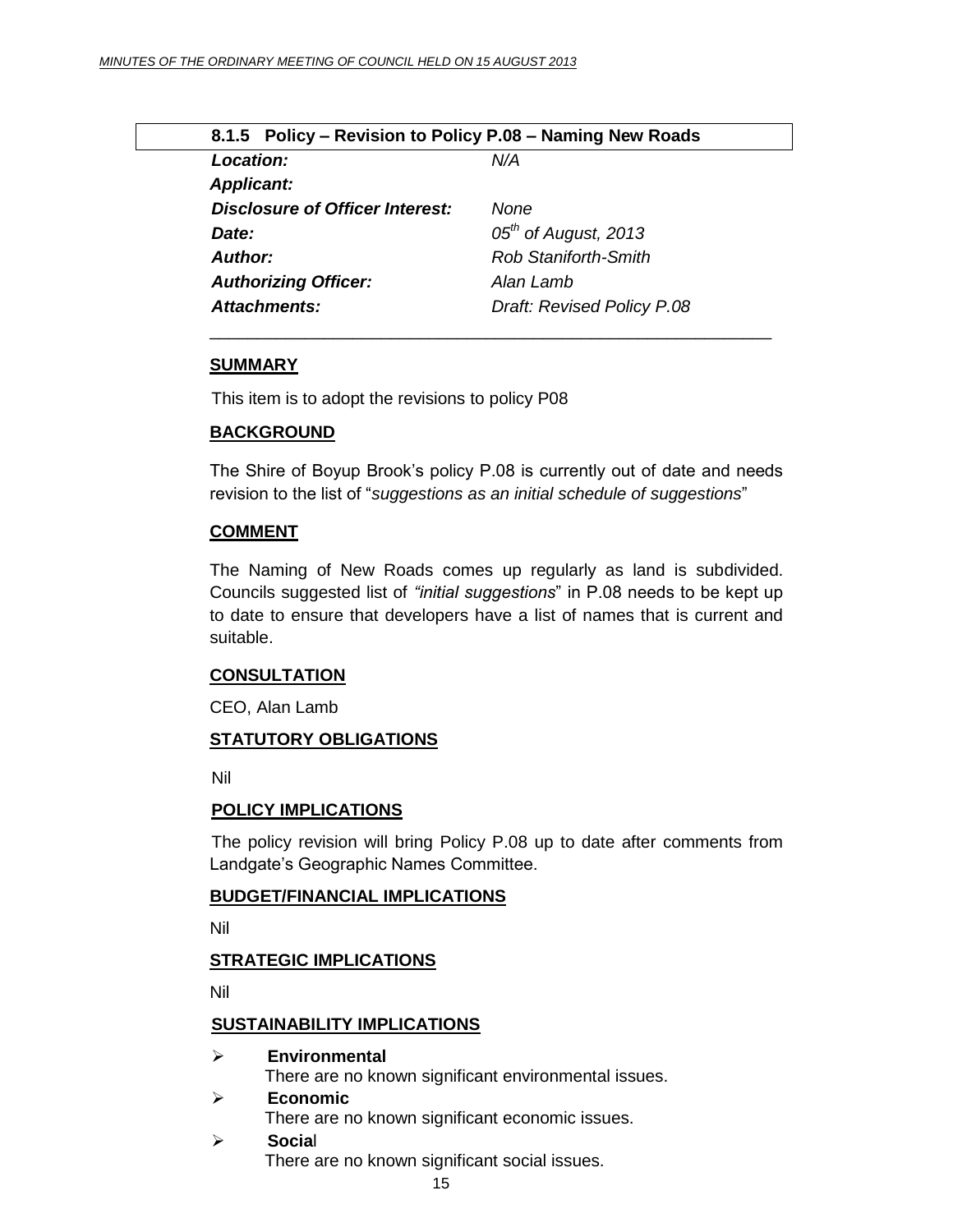# **VOTING REQUIREMENTS**

Simple majority

## **COUNCIL DECISION & OFFICER RECOMMENDATION**

**MOVED: Cr O'Hare SECONDED: Cr Walker**

- **1. That the revised policy P.08 "Naming New Roads" be accepted.**
- **2. That Council endeavours to add "suggested names" to its policy P.08 by advertising for submissions in the Boyup Brook Gazette and by survey of honour boards and memorials in the Shire of Boyup Brook. The updated list is then to be submitted to Landgate for approval.**

**CARRIED 7/0 Res 97/13**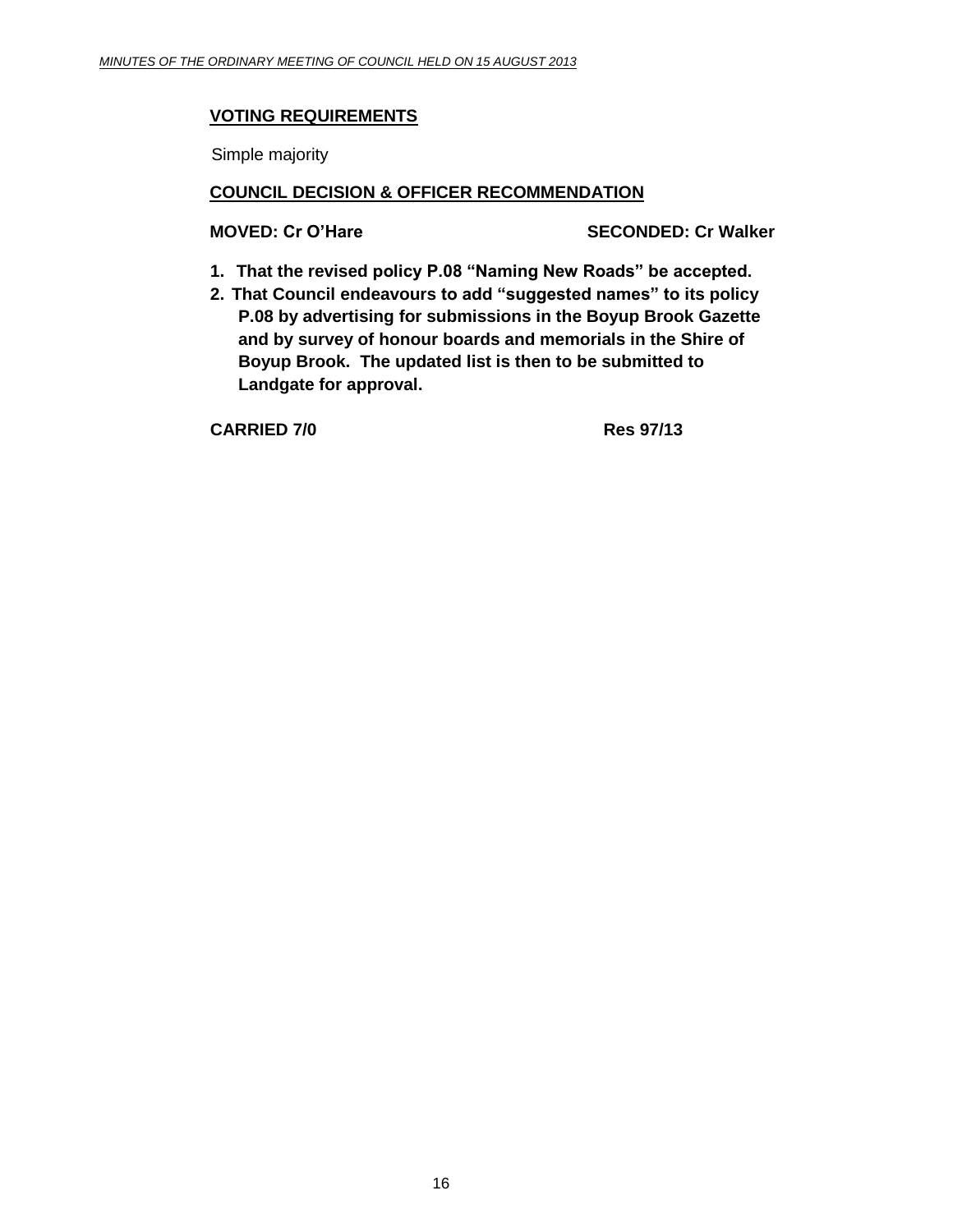<span id="page-16-1"></span><span id="page-16-0"></span>**8.2.1 List of Accounts Paid**

#### **8.2 FINANCE**

| Location:                              | Not applicable                      |
|----------------------------------------|-------------------------------------|
| <b>Applicant:</b>                      | Not applicable                      |
| <b>File:</b>                           | FM/1/002                            |
| <b>Disclosure of Officer Interest:</b> | None                                |
| Date:                                  | 8 August 2013                       |
| Author:                                | Kay Raisin - Finance Officer        |
| <b>Authorizing Officer:</b>            | Alan Lamb - Chief Executive Officer |
| Attachments:                           | Yes – List of Accounts Paid         |

#### **SUMMARY**

In accordance with the Local Government (Financial Management) Regulations the list of accounts paid is presented to Council.

\_\_\_\_\_\_\_\_\_\_\_\_\_\_\_\_\_\_\_\_\_\_\_\_\_\_\_\_\_\_\_\_\_\_\_\_\_\_\_\_\_\_\_\_\_\_\_\_\_\_\_\_\_\_\_\_

#### **BACKGROUND**

Invoices received for the supply of goods and services, salaries and wages and the like have been paid during the period

#### **COMMENT**

The attached listing represents accounts paid by cheque and by electronic means during the period 13 July 2013 to 07 August 2013.

#### **CONSULTATION**

Nil

#### **STATUTORY OBLIGATIONS**

Local Government (Financial Management) Regulations 1996, Regulations 12 and 13 apply and are as follows:

**12. Payments from municipal fund or trust fund**

*(1) A payment may only be made from the municipal fund or the trust fund —*

*(a) if the local government has delegated to the CEO the exercise of its power to make payments from those funds — by the CEO; or*

*(b) otherwise, if the payment is authorised in advance by a resolution of the council.*

- *(2) The council must not authorise a payment from those funds until a list prepared under regulation 13(2) containing details of the accounts to be paid has been presented to the council.*
- *13. Lists of accounts*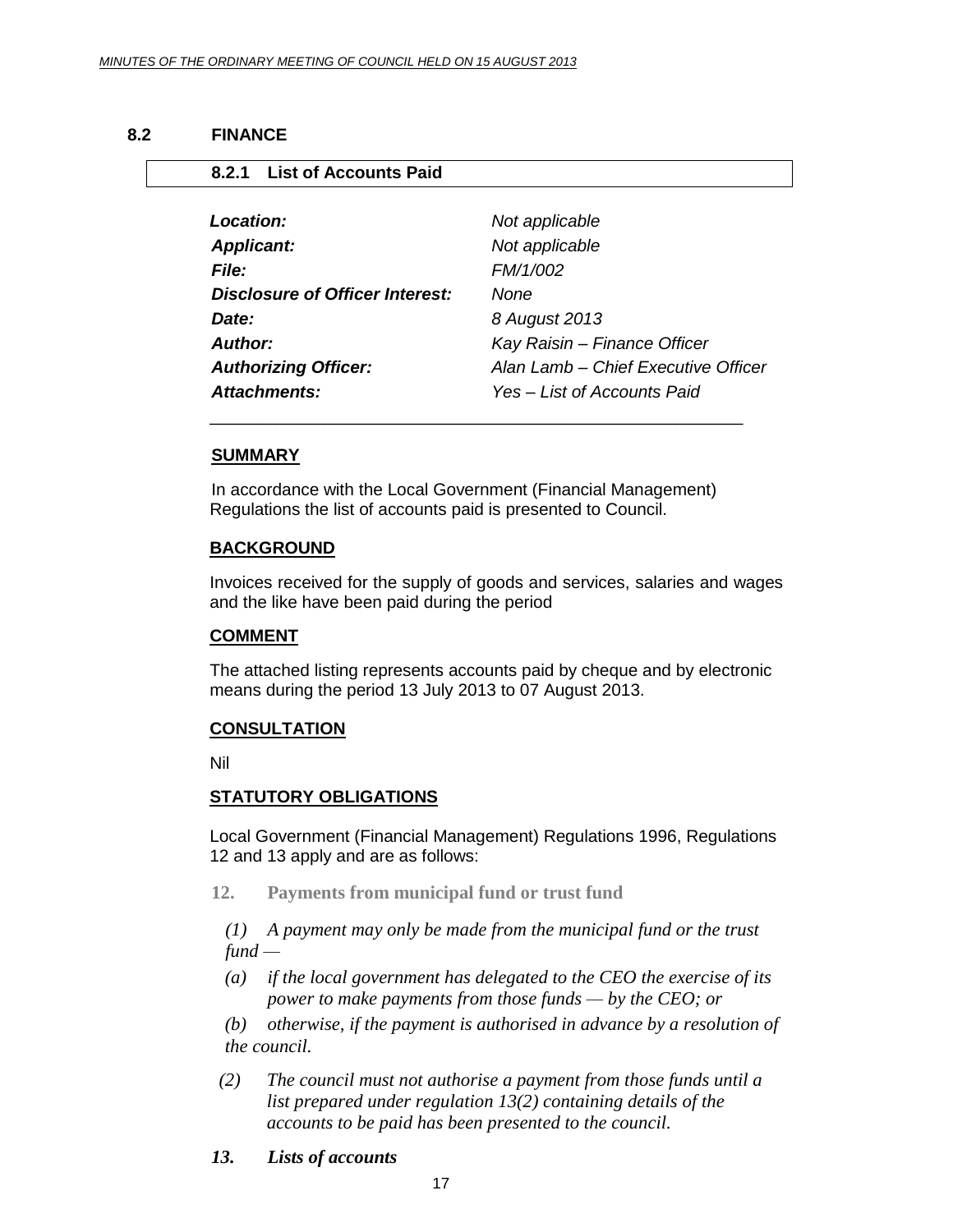- *(1) If the local government has delegated to the CEO the exercise of its power to make payments from the municipal fund or the trust fund, a list of accounts paid by the CEO is to be prepared each month showing for each account paid since the last such list was prepared —*
- *(a) the payee's name;*
- *(b) the amount of the payment;*
- *(c) the date of the payment; and*
- *(d) sufficient information to identify the transaction.*
- *(2) A list of accounts for approval to be paid is to be prepared each month showing —*

*(a) for each account which requires council authorisation in that month —*

- *(i) the payee's name;*
- *(ii) the amount of the payment; and*
- *(iii) sufficient information to identify the transaction; and*

*(b) the date of the meeting of the council to which the list is to be presented.*

- *(3) A list prepared under sub regulation (1) or (2) is to be —*
	- *(a) presented to the council at the next ordinary meeting of the council after the list is prepared; and*
	- *(b) recorded in the minutes of that meeting.*

# **POLICY IMPLICATIONS**

Council's Authority to Make Payments Policy has application.

# **BUDGET/FINANCIAL IMPLICATIONS**

Account payments are in accordance with the adopted budget for 2012/13 or authorised by separate resolution.

# **STRATEGIC IMPLICATIONS**

Nil

# **VOTING REQUIREMENTS**

Simple Majority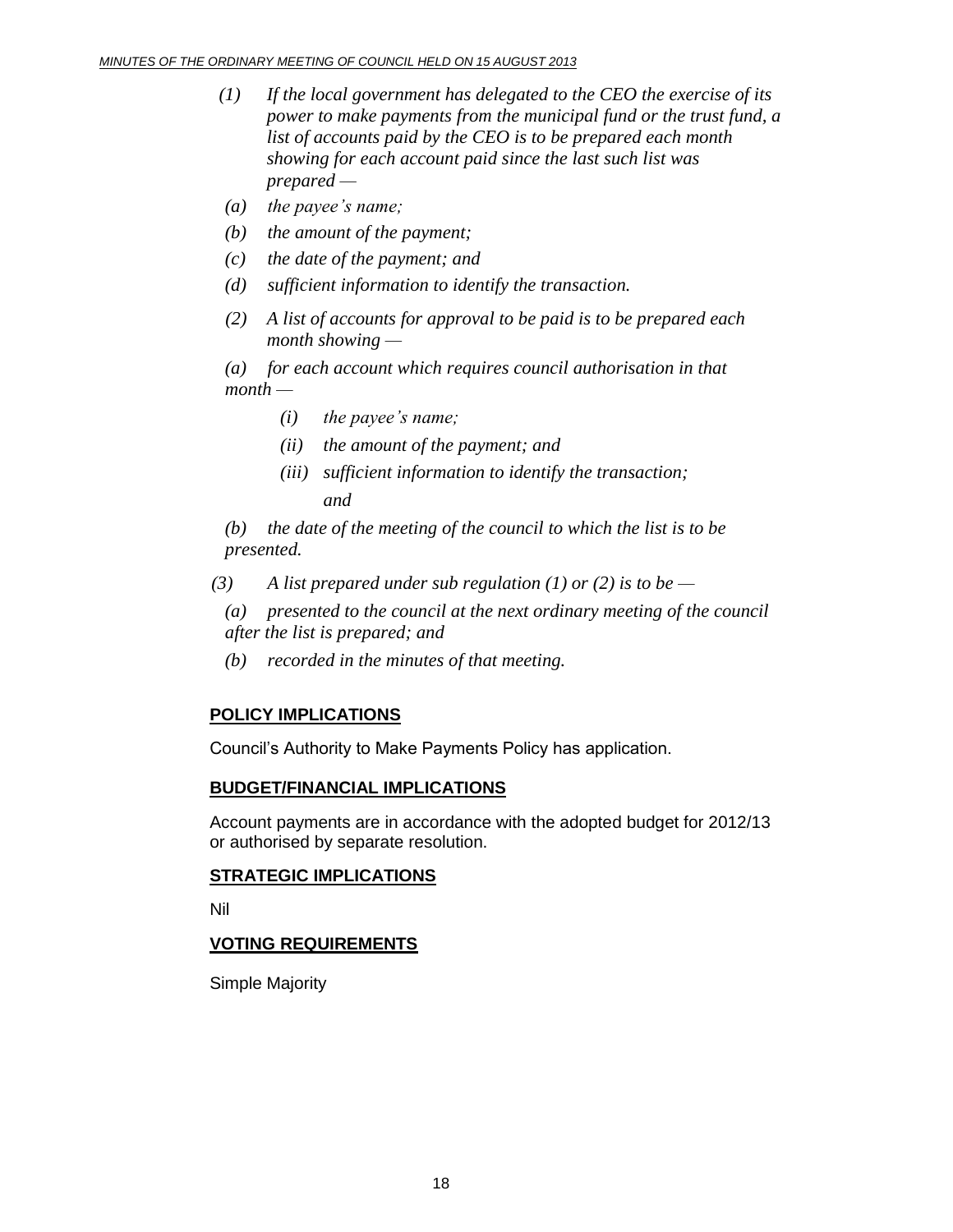#### **COUNCIL DECISION & OFFICER RECOMMENDATION**

<span id="page-18-0"></span>**8.2.2 Monthly Statements of Financial Activity** 

**MOVED: Cr Walker SECONDED: Cr Oversby**

**That the list of accounts paid in July 2013 as presented totalling \$847,463.12 and as represented by cheque voucher numbers 19322- 19335 totalling \$8471.24 and accounts paid by direct electronic payments through the Municipal Account totalling \$359,456.57 be received.**

**CARRIED 7/0 Res 98/13**

| <b>Location:</b>                | Not applicable                         |
|---------------------------------|----------------------------------------|
| <b>Applicant:</b>               | Not applicable                         |
| <b>File:</b>                    | FM/10/003                              |
| Disclosure of Officer Interest: | <b>None</b>                            |
| Date:                           | 9 August 2013                          |
| <b>Author:</b>                  | Consultant-Darren Long                 |
| <b>Authorizing Officer:</b>     | Alan Lamb - Chief Executive<br>Officer |
| Attachments:                    | Yes - Financial Reports                |

#### **SUMMARY**

Report recommends Council receive the Statement of Financial Activities and the Net Current Assets for the month ended 31 July 2013.

*\_\_\_\_\_\_\_\_\_\_\_\_\_\_\_\_\_\_\_\_\_\_\_\_\_\_\_\_\_\_\_\_\_\_\_\_\_\_\_\_\_\_\_\_\_\_\_\_\_\_\_\_\_\_\_\_\_\_\_\_\_\_\_\_\_\_*

#### **BACKGROUND**

Section 6.4 of the Local Government Act 1995 places financial reporting obligations on local government operations.

Regulation 34 (1)–(4) of the Local Government (Financial Management) Regulations 1996 requires the local government to prepare a 'Monthly Statement of Financial Activity'.

The regulations also prescribe the content of the reports. Details of items of Material Variances are also listed.

The various data are included as separate attachments.

#### **COMMENT**

It is a statutory requirement that the Financial Activities Report be presented for every month.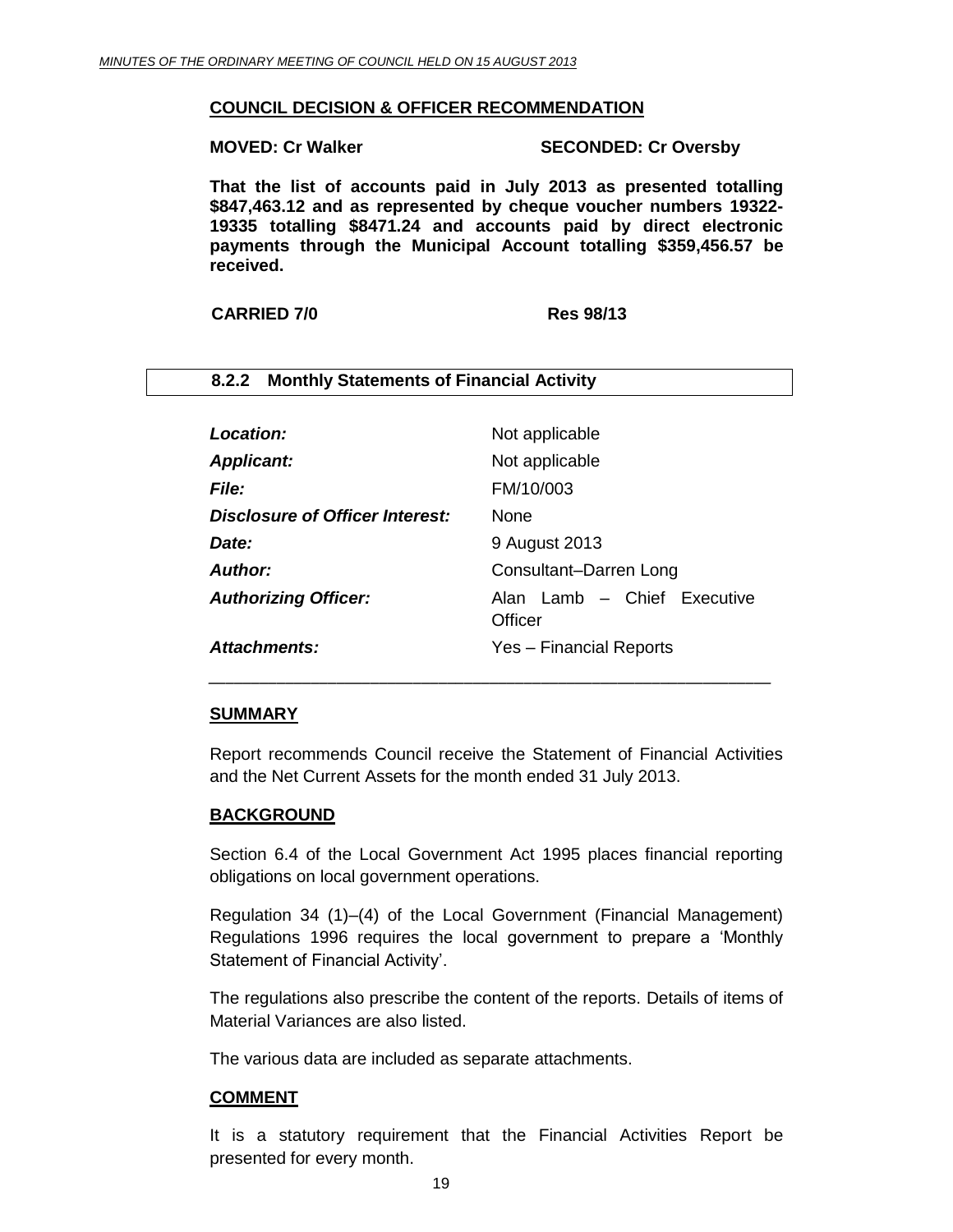# **CONSULTATION**

Nil

# **STATUTORY OBLIGATIONS**

Local Government (Financial Management) Regulations 1996, s34 (1) (a)

Local Government (Financial Management) Regulations 1996, s34 (2) (a) (b)

# **POLICY IMPLICATIONS**

Nil

## **BUDGET/FINANCIAL IMPLICATIONS**

As listed on the attached reports

#### **STRATEGIC IMPLICATIONS**

Nil

# **VOTING REQUIREMENTS**

Simple Majority

#### **COUNCIL DECISION & OFFICER RECOMMENDATION**

**MOVED: Cr Walker SECONDED: Cr Oversby**

- **(a) That the July 2013 Monthly Statements of Financial Activity and Statement of Net Current Assets as presented, be received.**
- **(b) That the amounts listed as material variances be authorised.**

**CARRIED 7/0 Res 99/13**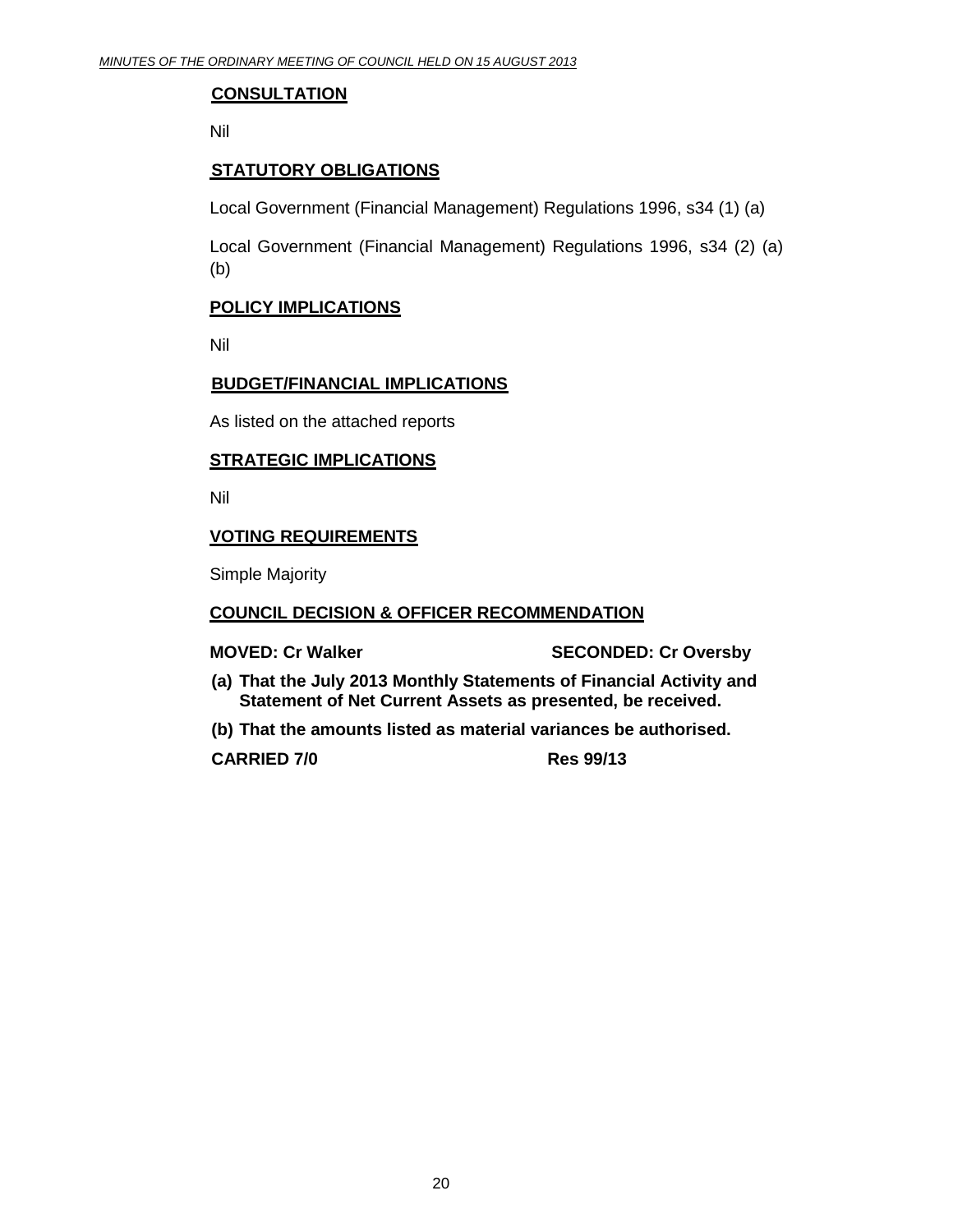# <span id="page-20-0"></span>**8.3 CHIEF EXECUTIVE OFFICER**

#### **ITEM WITHDRAWN BY THE CEO.**

#### **Note**

The Chief Executive Officer to seek further clarification from the Planning Consultant.

# <span id="page-20-1"></span>**8.3.1 Caretakers Dwelling Lot 231 Ridgeview Avenue**

| Location:                       | Lot 231 Ridgeview Ave, Boyup Brook |
|---------------------------------|------------------------------------|
| <b>Applicant:</b>               | L & K Clark                        |
| <b>File:</b>                    | AS15079                            |
| Disclosure of Officer Interest: | None                               |
| Date:                           | 5 August 2013                      |
| <b>Author:</b>                  | Geoffrey Lush (Council Consultant) |
| <b>Authorizing Officer:</b>     | A Lamb                             |
| <b>Attachments:</b>             | 1 Site plan                        |
|                                 |                                    |

# <span id="page-20-2"></span>**8.3.2 Caretaker's Dwelling**

| Lot 1 Westbourne Road Mayanup      |
|------------------------------------|
| J Potter                           |
| AS8130                             |
| None                               |
| $5th$ August 2013                  |
| Geoffrey Lush (Council Consultant) |
| A Lamb                             |
| 1 Location Plan                    |
|                                    |

*\_\_\_\_\_\_\_\_\_\_\_\_\_\_\_\_\_\_\_\_\_\_\_\_\_\_\_\_\_\_\_\_\_\_\_\_\_\_\_\_\_\_\_\_\_\_\_\_\_\_\_\_\_\_\_\_\_\_\_*

#### **SUMMARY**

This report is to consider a planning application for a second dwelling at Lot 1 Westbourne Road Mayanup.

The application is supported subject to conditions.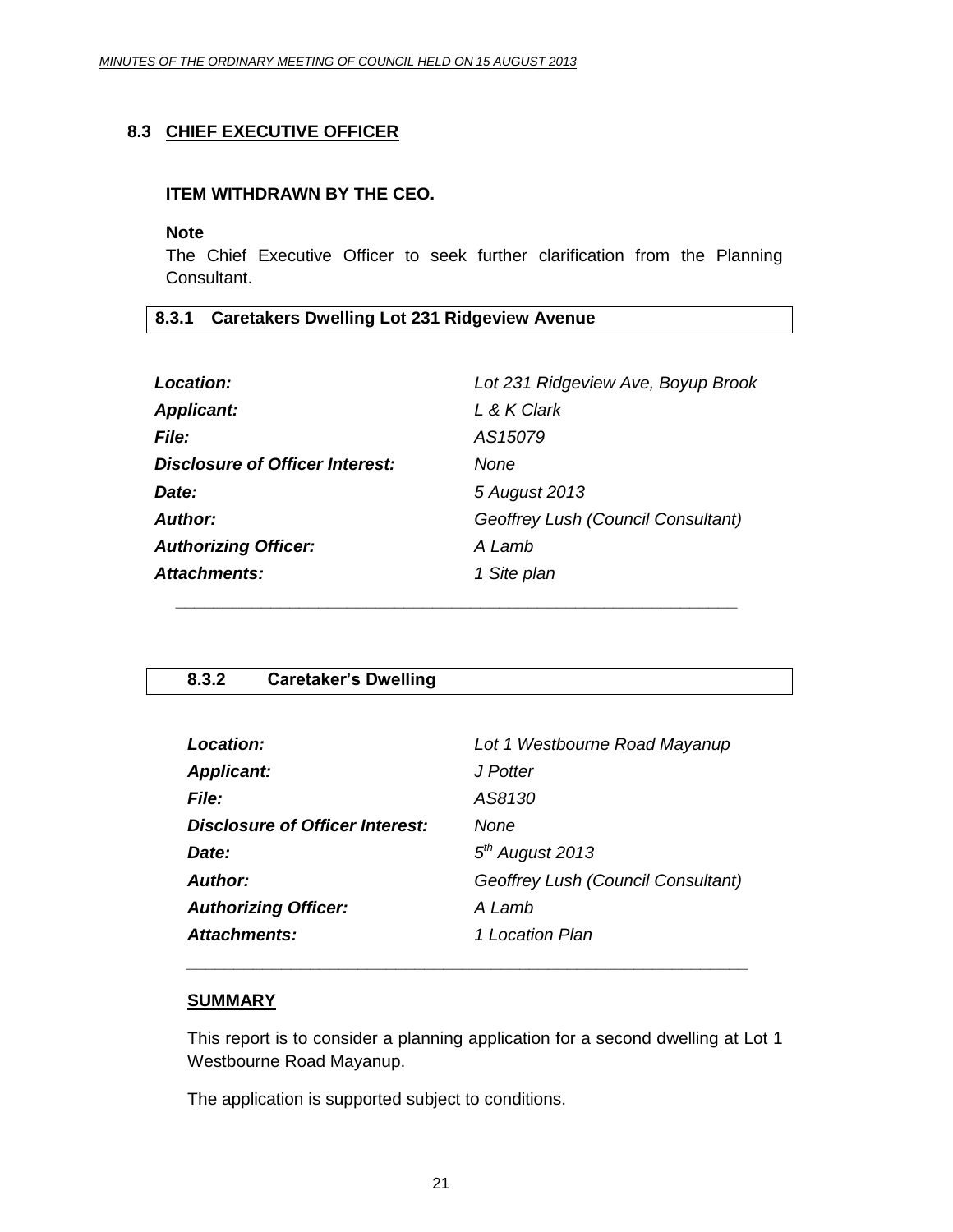## **BACKGROUND**

The subject land is Lot 1 D90208 Westbourne Road Mayanup. It has an area of 133 hectares. It is situated approximately 22kms south of Boyup Brook as shown in Attachment 1.

The subject land is cleared and used for farming. There is an existing dwelling and improvements on the site.

The existing residence is used by a farm manager. The proposed second residence is intended to be used by the owner who is returning to the property.

The existing dwelling is located at the rear of the property, approximately 800m from the road frontage. The new residence will be setback a similar distance and about 300m west of the existing dwelling.

## **CONSULTATION**

None

# **STATUTORY OBLIGATIONS**

#### Town Planning Scheme

The subject land is zoned 'Rural' in Town Planning Scheme No.2. The surrounding area is also generally zoned 'Rural'.

The application could fall under a number of definitions within the Scheme and it is noted that within the Rural zone a

- "single dwelling" is a Permitted (P) use;  $\bullet$
- "grouped dwellings" are a Prohibited (-) use;
- "holiday cottage" is a Discretionary (AA) use; and
- "caretaker's dwelling" is a Discretionary (AA) use.

Clause 5.1 of the Scheme states that in considering applications for subdivision, rezoning and planning consent in the Rural zone, Council shall have regard to:

- i) the need to protect the agricultural practices of the Rural zone in light of its importance to the District's economy;
- ii) the need to protect the area from uses which will reduce the amount of land available for agriculture;
- iii) the need to preserve the rural character and rural appearance of the area; and
- iv) where rural land is being subdivided for closer development, the proposal should be supported with evidence outlining the land's suitability and capability for further development.

#### Rural Strategy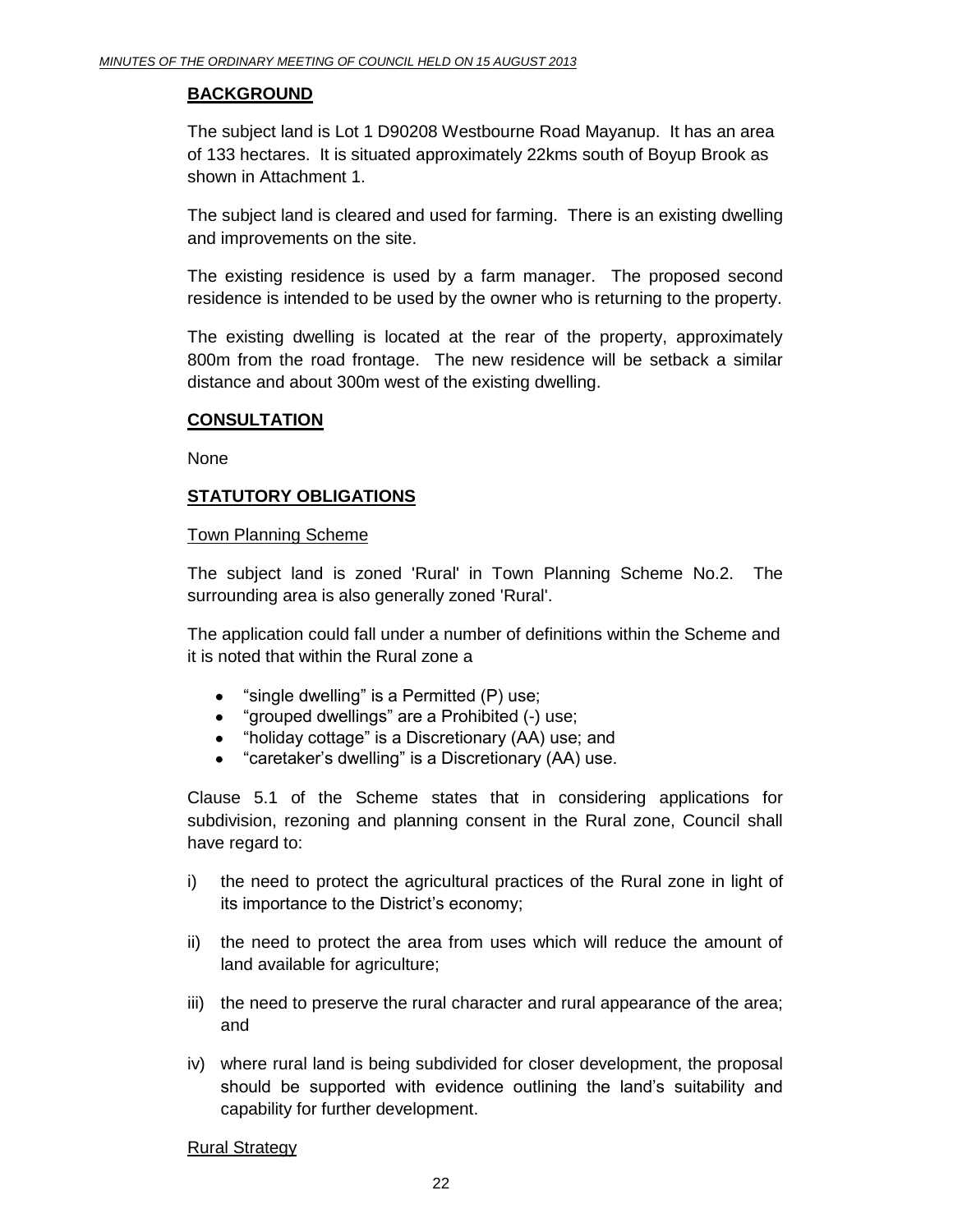The Rural Strategy actively promotes the development of farming land. Recommendation 16 states that the development of a second dwelling on rural land should comply with the following:

- a) accommodation for workers employed for agricultural and intensive agricultural activities on that holding;
- b) the dwellings should generally be clustered in one location, to avoid future subdivision pressure and minimise constraints on adjoining uses; and
- c) all services to the dwellings from the lot boundary (including access roads) are shared where practicable.

# **COMMENT**

Based upon the objectives in the Planning Scheme and Rural Strategy there is no objection to the proposal.

It is noted that Amendment 15 (Scheme Review) is introducing "farm workers accommodation" into the Scheme as a Discretionary (AA) use in the Rural zone.

While the proposal could be approved as holiday accommodation / chalet, that limits the occupation by a single person to a maximum period of three months. Approval of the proposal as a dwelling is consistent with how the Building and Health Regulations will deal with the application and it will also remove any issues with periods of occupation.

# **POLICY IMPLICATIONS**

None

# **BUDGET/FINANCIAL IMPLICATIONS**

None

# **STRATEGIC IMPLICATIONS**

None

# **SUSTAINABILITY IMPLICATIONS**

- **Environmental**  There are no known significant environmental issues.
- **Economic**  There are no known significant economic issues.
- **Social**  There are no known significant social issues.

# **VOTING REQUIREMENTS**

Simple Majority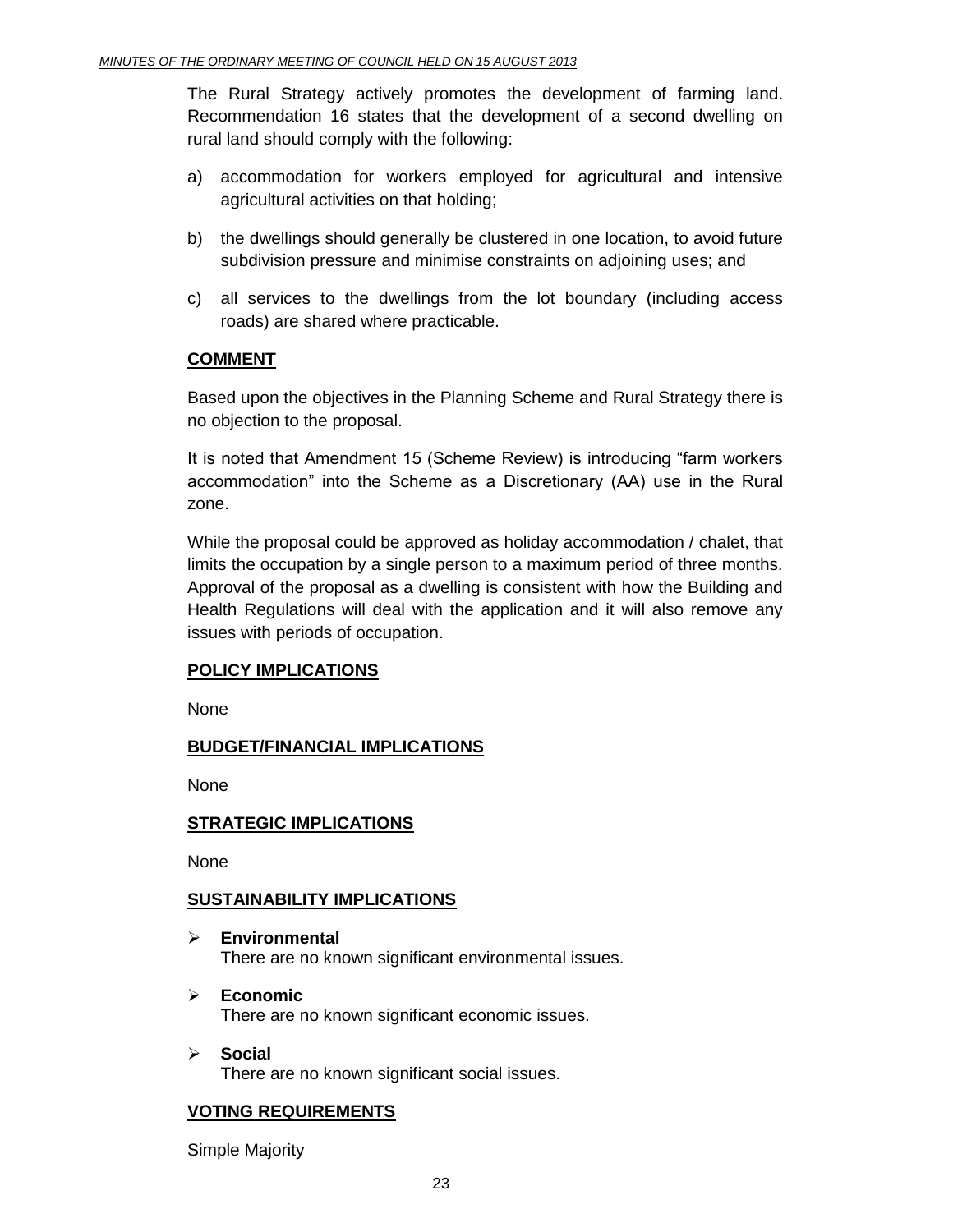## **COUNCIL DECISION & OFFICER RECOMMENDATION**

**MOVED: Cr Oversby SECONDED: Cr O'Hare**

**That Council approve the use and development of Lot 1 D90208 Westbourne Road Mayanup for the purpose of a Second Dwelling subject to the following conditions:**

- **1. Prior to construction commencing, plans of the proposed dwelling shall be submitted to and approved by the Shire.**
- **2 The existing dwelling shall be used to accommodate farm workers.**
- **3 The development hereby approved shall occur in accordance with the application submitted to Council and this shall not be altered or modified without the prior written approval of the Council.**
- **4 This approval shall expire if the development hereby permitted is not completed within two years of the date hereof, or within any extension of that time which, upon written application (made before or within 21 days after the expiry of the approval) to the Council, is granted by it in writing.**

**CARRIED 7/0 Res 100/13**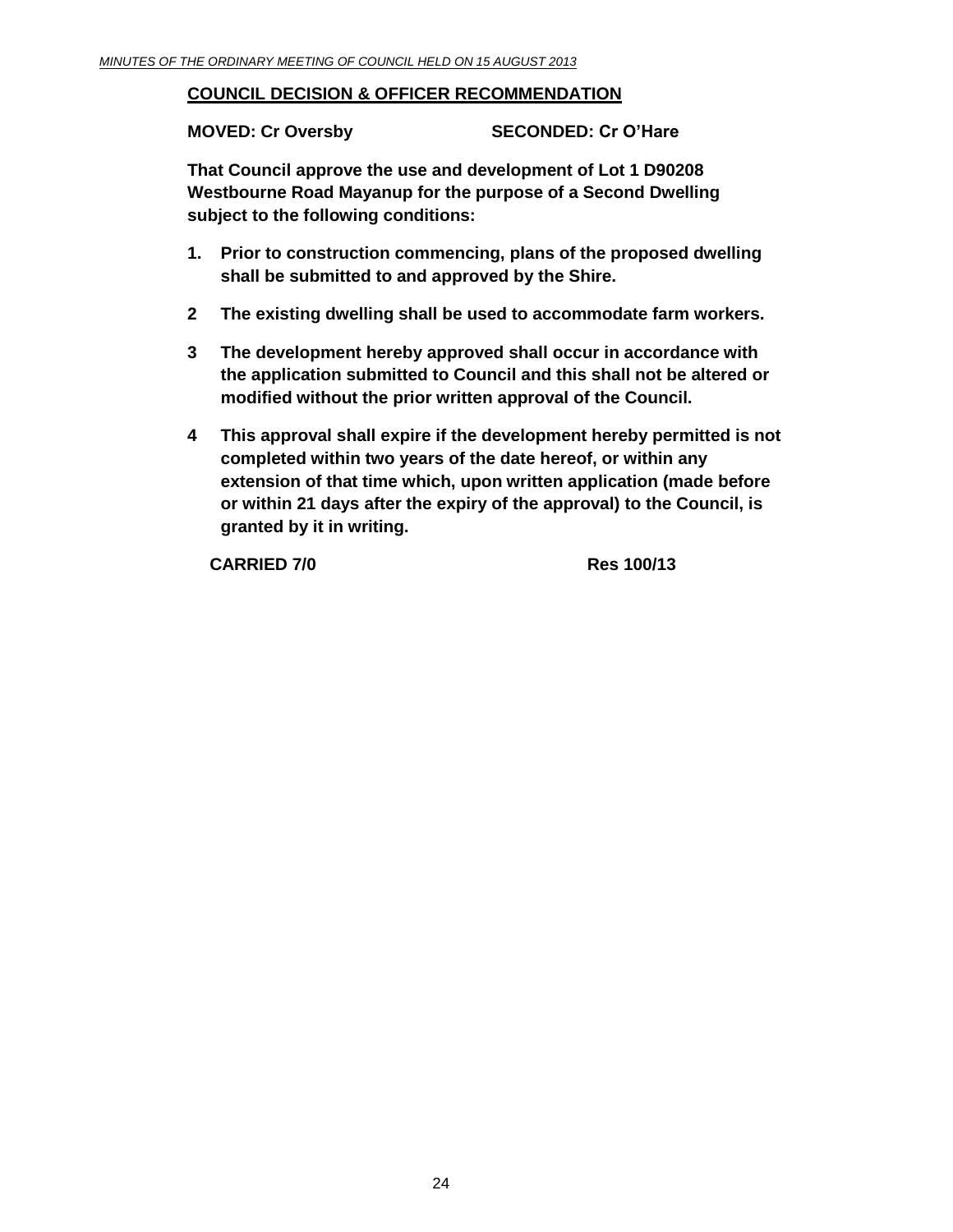<span id="page-24-0"></span>

|  | 8.3.3 Reservoir Road - Partial Closure / Re-alignment |  |  |
|--|-------------------------------------------------------|--|--|
|--|-------------------------------------------------------|--|--|

| <b>Location:</b>                            | Reservoir Road, Boyup Brook  |
|---------------------------------------------|------------------------------|
| <b>Applicant:</b>                           | <b>State Land Services</b>   |
| <b>File:</b>                                | RD045                        |
| <b>Disclosure of Officer Interest: None</b> |                              |
| Date:                                       | 23 July 2013                 |
| <b>Author:</b>                              | Alan Lamb                    |
| <b>Authorizing Officer:</b>                 | Not applicable               |
| <b>Attachments:</b>                         | Copy of SLS letter, SLS plan |

\_\_\_\_\_\_\_\_\_\_\_\_\_\_\_\_\_\_\_\_\_\_\_\_\_\_\_\_\_\_\_\_\_\_\_\_\_\_\_\_\_\_\_\_\_\_\_\_\_\_\_\_\_\_\_\_\_\_\_

#### **SUMMARY**

The matter was presented at the April 2013 meeting of Council item 8.3.5. Advertising of proposed closure has been completed.

#### **BACKGROUND**

The matter has previously been before Council and a requirement to advertise the proposed closure had not previously proceeded.

The Land Administration Act 1997 under section 56 & 58 requires the road to be dedicated (sec 56) and closed (sec 58). The portion of road reserve to be closed has never been constructed and runs adjacent to the reservoir site, the portion of the current road is on land not within a formal road reserve.

Land on which the current road is located is unallocated crown land Res 47025.

#### **COMMENT**

Under Section 58 of the Land Administration Act 1997 a formal advertising period of thirty five (35) days in a newspaper circulating within the State is required, this advert was placed and the closing period ended on 22 July 2013. No objections were received and there are no public utilities in the area under consideration.

#### **CONSULTATION**

The matter has been before Council previously and correspondence from State Land Services has been received.

#### **STATUTORY OBLIGATIONS**

Land Administration Act 1997 sec 56 & sec 58 apply.

#### **POLICY IMPLICATIONS**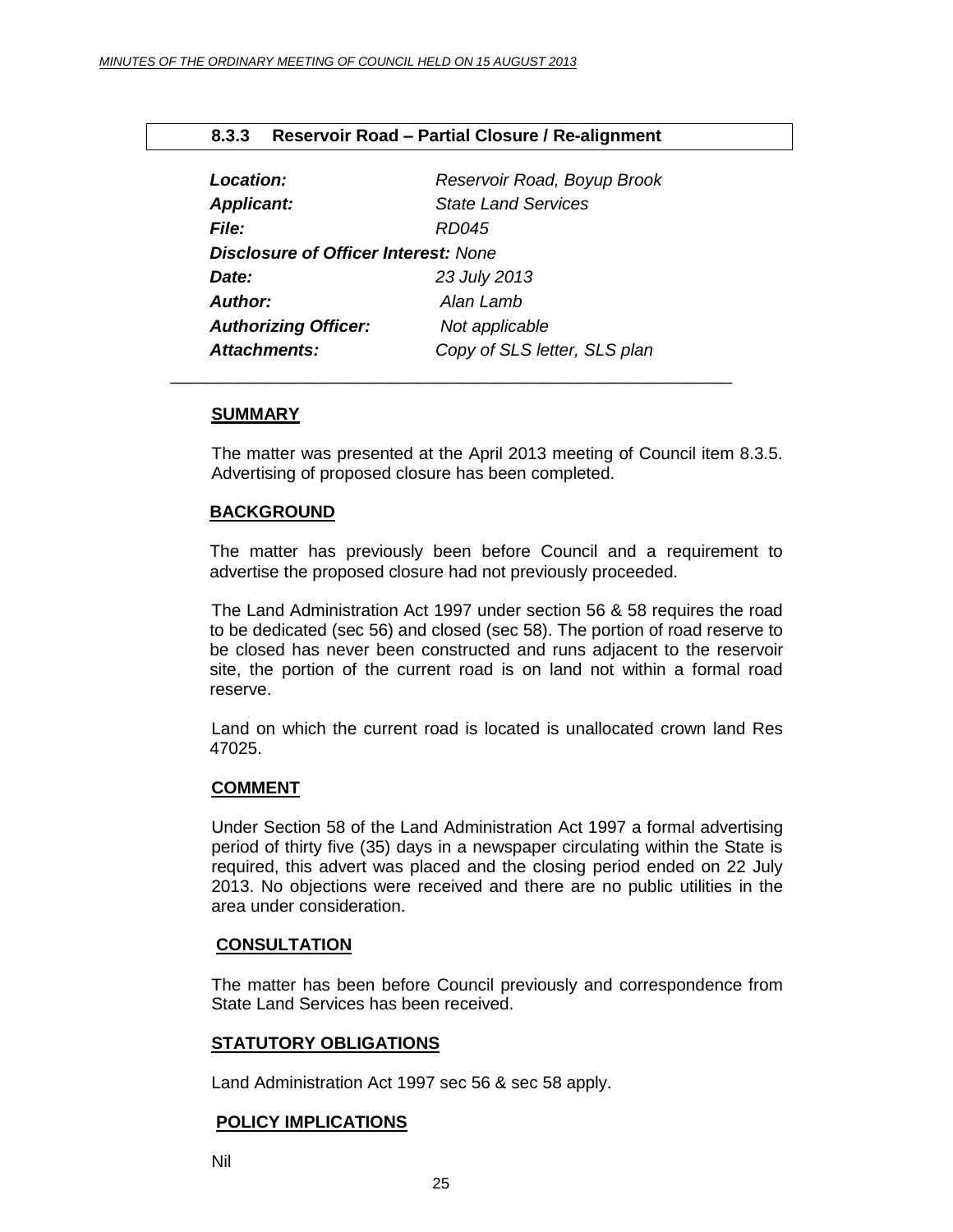#### **BUDGET/FINANCIAL IMPLICATIONS**

Water Corporation had previously agreed to meet all costs involved with the land transaction.

## **STRATEGIC IMPLICATIONS**

Nil

## **SUSTAINABILITY IMPLICATIONS**

**Environmental** 

There are no known significant environmental issues.

- **Economic**  There are no known significant economic issues.
- **Social**  There are no known significant social issues.

#### **VOTING REQUIREMENTS**

Simple majority

#### **COUNCIL DECISION & OFFICER RECOMMENDATION**

#### **MOVED: Cr Walker SECONDED: Cr Biddle**

- **1. That Council make a request to the Minister for Lands under Sec 56 of the Land Administration Act 1997 to cede and dedicate a portion of Reservoir Road within UCL Reserve 47025; and**
- **2. That Council advise the Minister for Lands under Sec 58 of the Land Administration Act 1997 it seeks to close the unconstructed portion of Reservoir Road and amalgamate that portion into Reserve 47025; and**
- **3. That Council indemnify the Minister under Sec 56 (4) of the Land Administration Act 1997.**

**CARRIED 7/0 Res 101/13**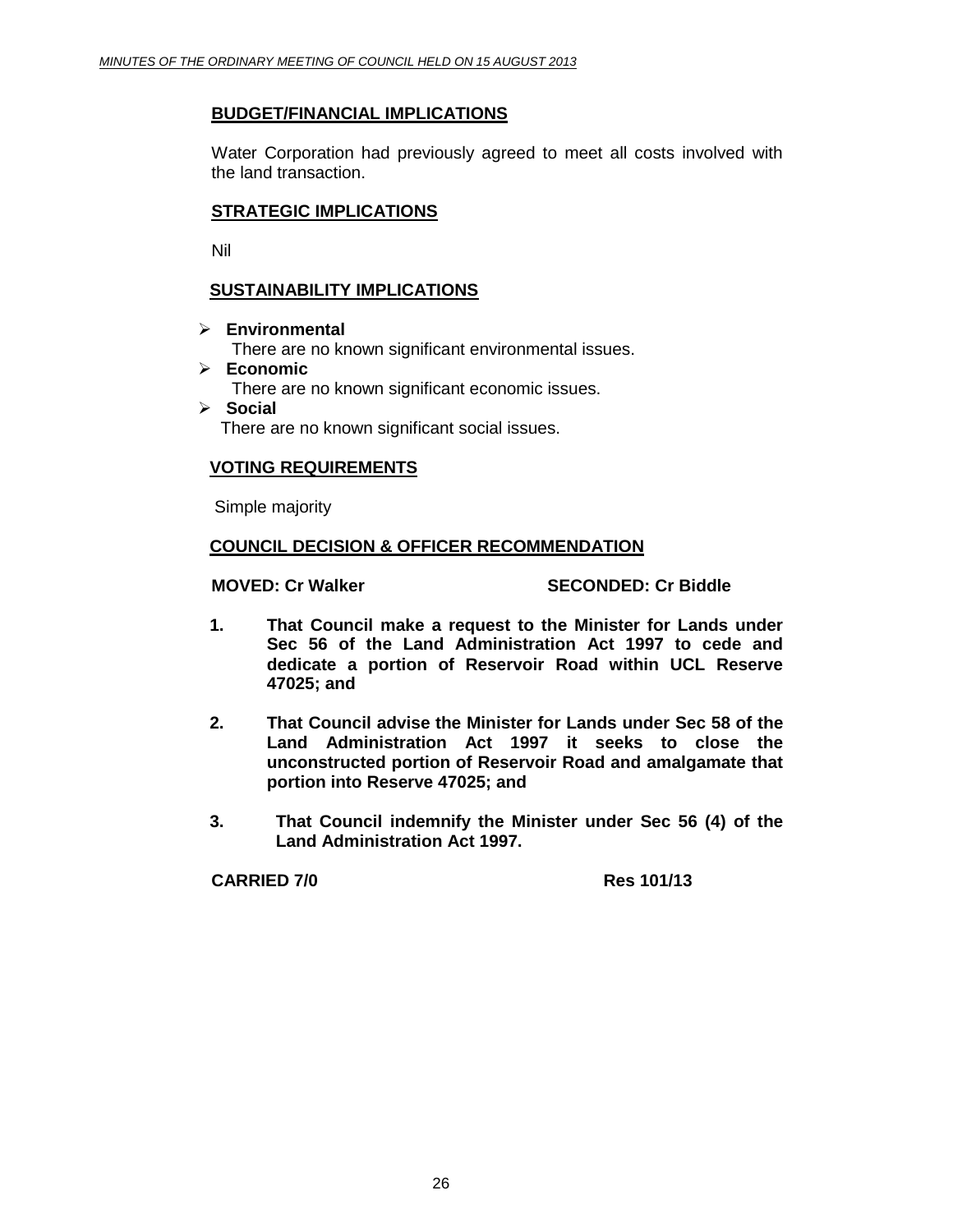## **Impartiality Interest**

Cr Oversby and Rob Staniforth-Smith declared an impartiality interest in the following item due to being a Member of the Country Music Club.

# **Impartiality Interest**

Cr Aird declared an impartiality interest in the following item due to being a Shire representative on Rylington Park Committee.

<span id="page-26-0"></span>

| 8.3.4             | <b>Donations</b>            |                                                                                                                                                            |  |
|-------------------|-----------------------------|------------------------------------------------------------------------------------------------------------------------------------------------------------|--|
|                   |                             |                                                                                                                                                            |  |
| Location:         |                             | N/A                                                                                                                                                        |  |
| <b>Applicant:</b> |                             | Various                                                                                                                                                    |  |
| <i>File:</i>      |                             |                                                                                                                                                            |  |
|                   |                             | <b>Disclosure of Officer Interest:</b> The author is a member of the Boyup Brook<br>Country Music Club and makes a declaration<br>of <i>impartiality</i> . |  |
| Date:             |                             | 6 August 2013                                                                                                                                              |  |
| <b>Author:</b>    |                             | Alan Lamb                                                                                                                                                  |  |
|                   | <b>Authorizing Officer:</b> | Not applicable                                                                                                                                             |  |
| Attachments:      |                             | Confidential<br>attachment –<br>οf<br>summary<br>donation applications.                                                                                    |  |

# **SUMMARY**

The purpose of this report is to put before Council applications for donations with the recommendation that the recommended donations be included in the draft budget for Council consideration.

\_\_\_\_\_\_\_\_\_\_\_\_\_\_\_\_\_\_\_\_\_\_\_\_\_\_\_\_\_\_\_\_\_\_\_\_\_\_\_\_\_\_\_\_\_\_\_\_\_\_\_\_\_\_\_\_\_\_\_

# **BACKGROUND**

Each year Council calls for donations. Staff assess and summarise the applications and the Council decision is made a budget adoption time.

The budget compilation process has been delayed this year due to the introduction of the new computer system and so the donation requests are put to Council now for review to save time during the draft budget workshops that are to come.

# **COMMENT**

It will be noted that all but one request for a donation has been recommended. One request duplicated Councils planning for facility upgrading in 2014/15 and a second request was for far more than Council had previously contributed.

# **CONSULTATION**

The author consulted with some applicants.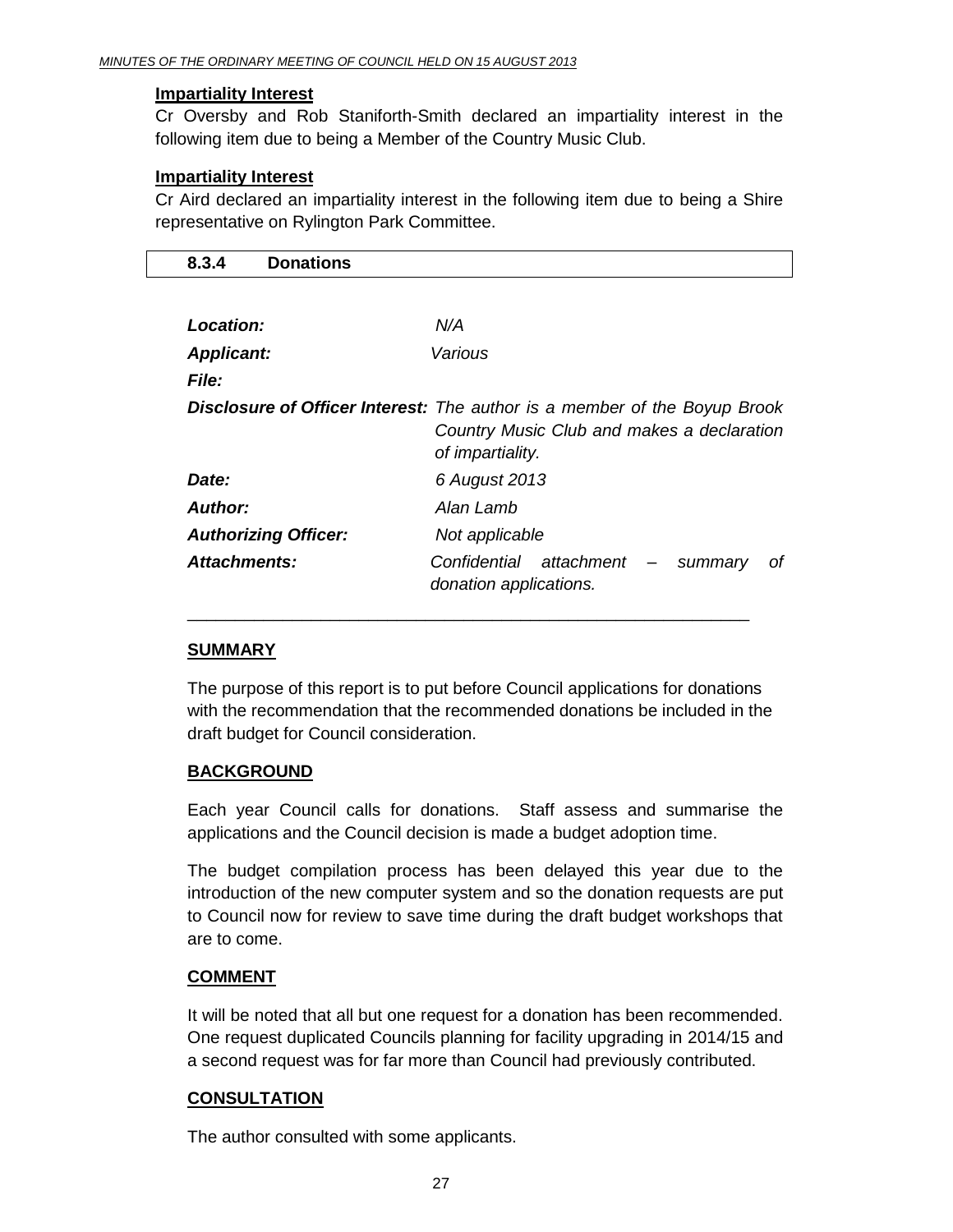## **STATUTORY OBLIGATIONS**

Nil

## **POLICY IMPLICATIONS**

Council's Donations Policy applies.

#### **BUDGET/FINANCIAL IMPLICATIONS**

Nil at this stage as the recommendation deals with inclusion in the draft budget only and so is not a commitment of funds.

## **STRATEGIC IMPLICATIONS**

Nil

#### **SUSTAINABILITY IMPLICATIONS**

- **Environmental** There are no known significant environmental issues.
- **Economic** There are no known significant economic issues.
- **Socia**l There are no known significant social issues.

# **VOTING REQUIREMENTS**

Simple majority

#### **COUNCIL DECISION & OFFICER RECOMMENDATION**

**MOVED: Cr O'Hare SECONDED: Cr Aird**

**That administration includes the donations as recommended in the confidential attachment, in the draft budget for 2013/14.** 

**CARRIED 7/0 Res 102/13**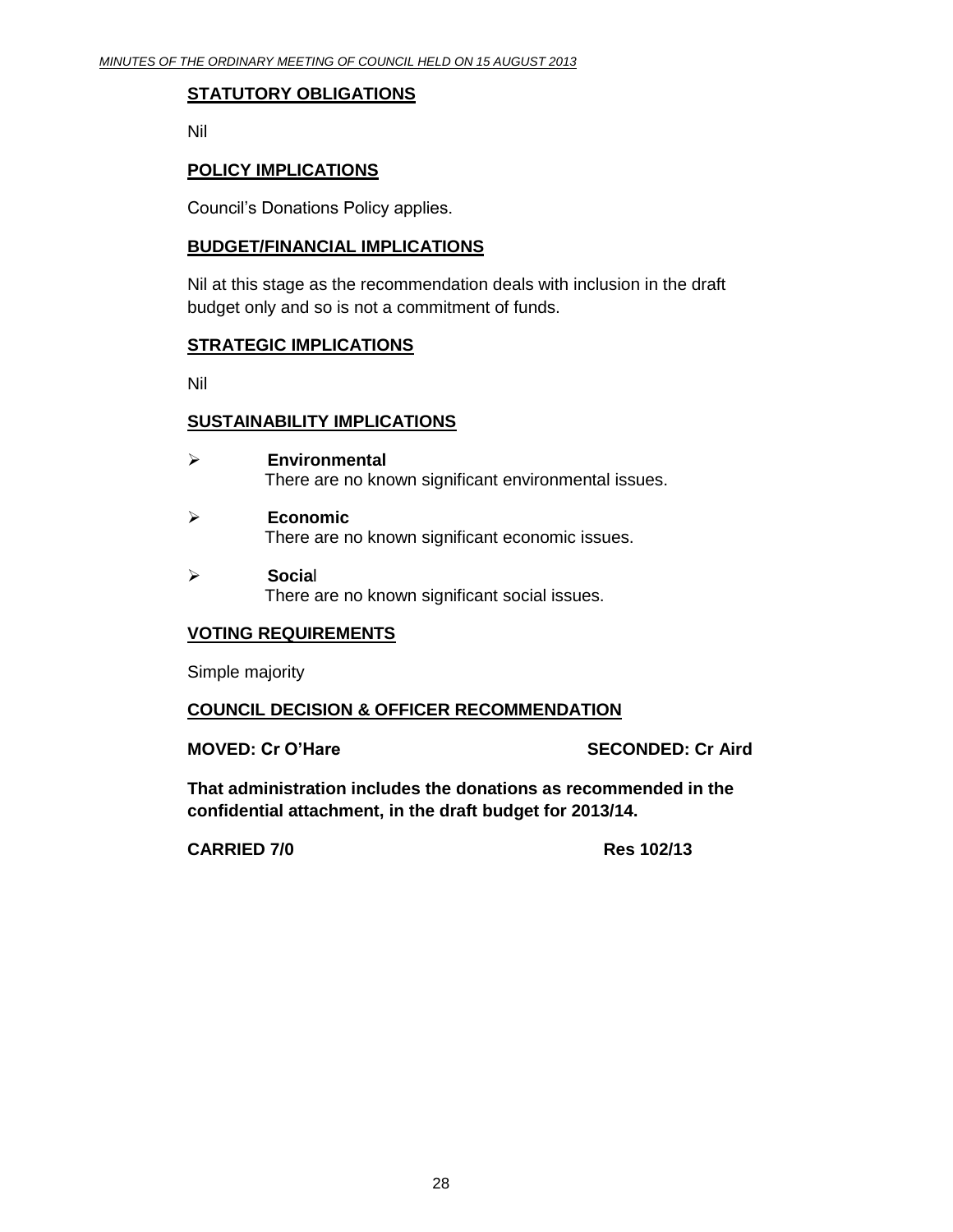#### **Impartiality Interest**

Cr Oversby and Rob Staniforth-Smith declared an impartiality interest in the following item due to being a Member of the Club.

<span id="page-28-0"></span>

| 8.3.5                           | Boyup Brook Club - Rate cost reduction                                                                 |  |
|---------------------------------|--------------------------------------------------------------------------------------------------------|--|
| Location:                       | <b>Boyup Brook</b>                                                                                     |  |
| <b>Applicant:</b>               | <b>Boyup Brook Club</b>                                                                                |  |
| <b>File:</b>                    |                                                                                                        |  |
| Disclosure of Officer Interest: | The author is a member of the Boyup<br>Brook Club and so<br>makes<br>a<br>declaration of impartiality. |  |
| Date:                           | 6 August 2013                                                                                          |  |
| <b>Author:</b>                  | Alan Lamb                                                                                              |  |
| <b>Authorizing Officer:</b>     | Not applicable                                                                                         |  |
| Attachments:                    | letter from Club                                                                                       |  |

#### **SUMMARY**

The purpose of this report is to put before Council the Boyup Brook Club's (BBC) request for Council to reduce its rate charge or provide a grant, sponsorship or donation, with a recommendation that the matter be determined as part of the budget process.

\_\_\_\_\_\_\_\_\_\_\_\_\_\_\_\_\_\_\_\_\_\_\_\_\_\_\_\_\_\_\_\_\_\_\_\_\_\_\_\_\_\_\_\_\_\_\_\_\_\_\_\_\_\_\_\_\_\_\_

## **BACKGROUND**

The BBC has asked that Council consider reducing the annual rates or make a financial contribution. The BBC has openly advised members and the community generally, that it is having difficulties at this time and is seeking Councils assistance.

#### **COMMENT**

At the start it should be noted that the author understands that he is still a member of the Boyup Brook Club and so has made a declaration of impartiality. Many members of the community are members of this club.

A reduced, in terms of numbers, and more mobile community, combined with the enforcement of drink driving legislation etc, has impacted on many clubs, hotels and the like in country towns. As Councillors will be aware, community clubs and organisations generally operate only to provide benefits and services to their members and so operate on limited funds. The BBC has been very successful in the past and so owns and operates its own facilities and has, as far as can be ascertained, not had assistance from Council in the recent past (except for the Council contribution to its subsidiary the Bowling Club). Most clubs and organisations use Council owned or managed land and buildings and receive some sort of subsidy or assistance.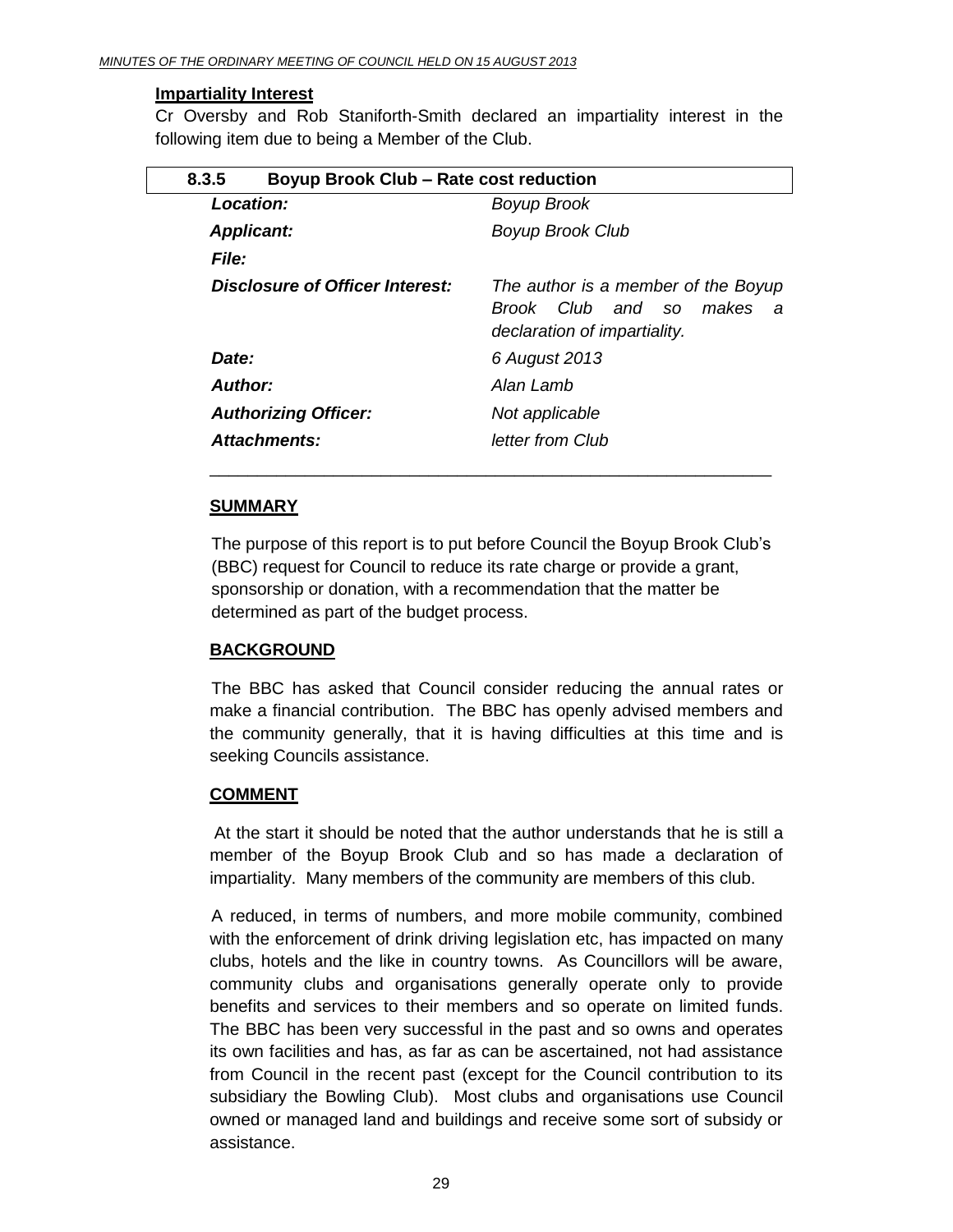It could be viewed that the BBC is at the beginning of the end or, alternatively, it could be viewed as being in a momentary dip in its life. It is suggested that the latter may be more applicable given the number of opportunities on the horizon that should increase population.

Factors such as such as the sewerage scheme, which should stimulate infill development and allow for aged accommodation developments, together with other initiatives that Council is exploring, and potential subdivisions close to town, will result in more people living in or near to town. In addition, Council is working on a forward plan for the sporting area that may result in an opportunity for the BBC to relocate and reinvent itself.

In looking at the request Council may see this as an opportunity to assist the organisation to ride out the current storm until other factors come into play to allow it to go forward.

Whilst it would be good for the Club to have a definitive answer now and it is possible for Council to make a commitment at this time, it is recommended that the final decision on the matter be left to the budget adoption process where Council will be in a better position to assess its ability to assist. Based on this it is recommended that Council receive the request and defer its determination to the 2013/14 budget process.

## **CONSULTATION**

The author has spoken with a BBC representative.

# **STATUTORY OBLIGATIONS**

Nil

# **POLICY IMPLICATIONS**

Nil

#### **BUDGET/FINANCIAL IMPLICATIONS**

Nil unless Council makes a determination at this meeting. The 2012/13 rates for the BBC were \$4072.93.

#### **STRATEGIC IMPLICATIONS**

Nil

#### **SUSTAINABILITY IMPLICATIONS**

 **Environmental** There are no known significant environmental issues. **Economic**

There are no known significant economic issues.

 **Socia**l There are no known significant social issues.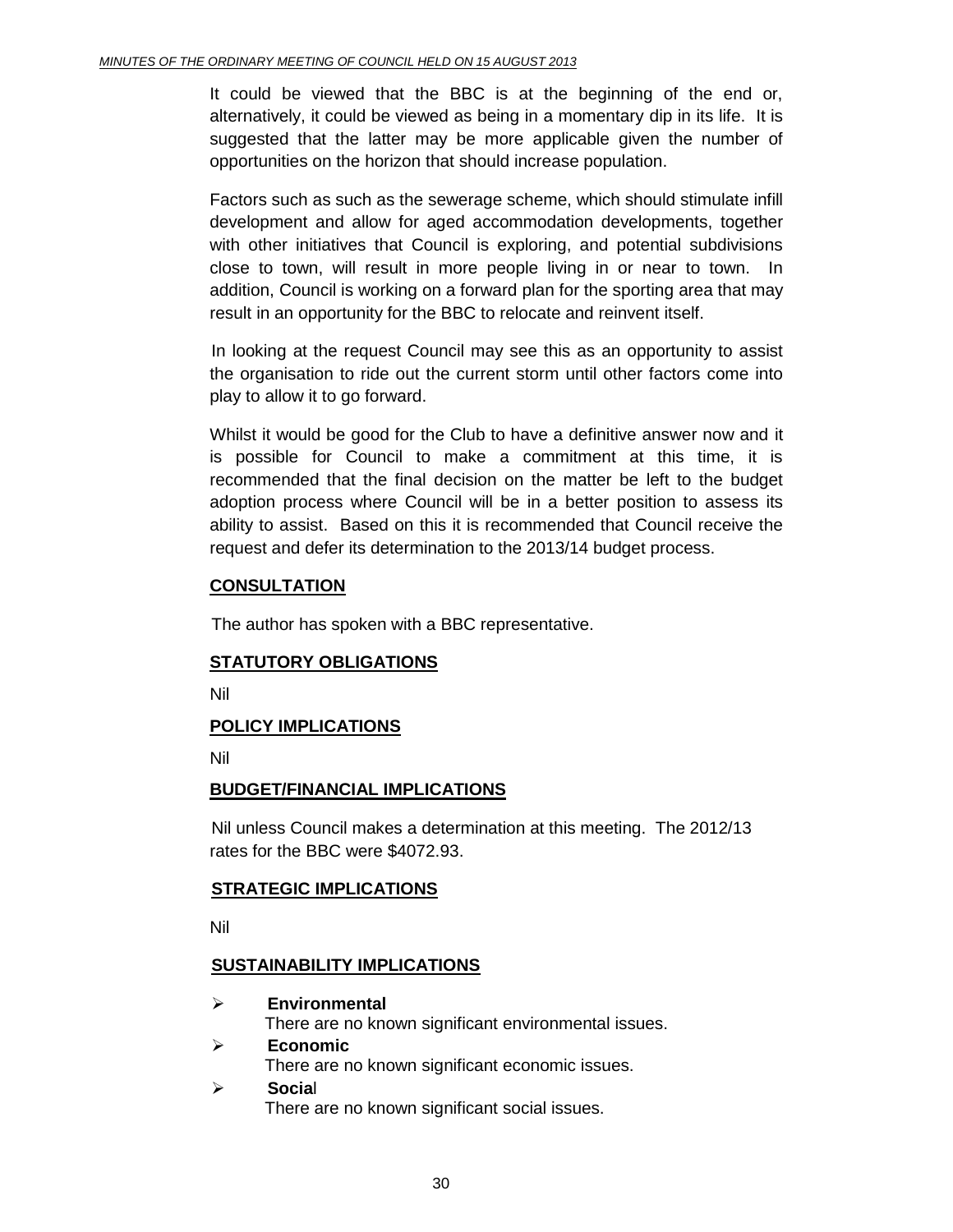# **VOTING REQUIREMENTS**

Simple majority

#### **COUNCIL DECISION & OFFICER RECOMMENDATION**

**MOVED: Cr Biddle SECONDED: Cr Kaltenrieder**

**That Council receive the Boyup Brook Club's request and defer its determination to the 2013/14 budget process.**

**CARRIED 7/0 Res 103/13**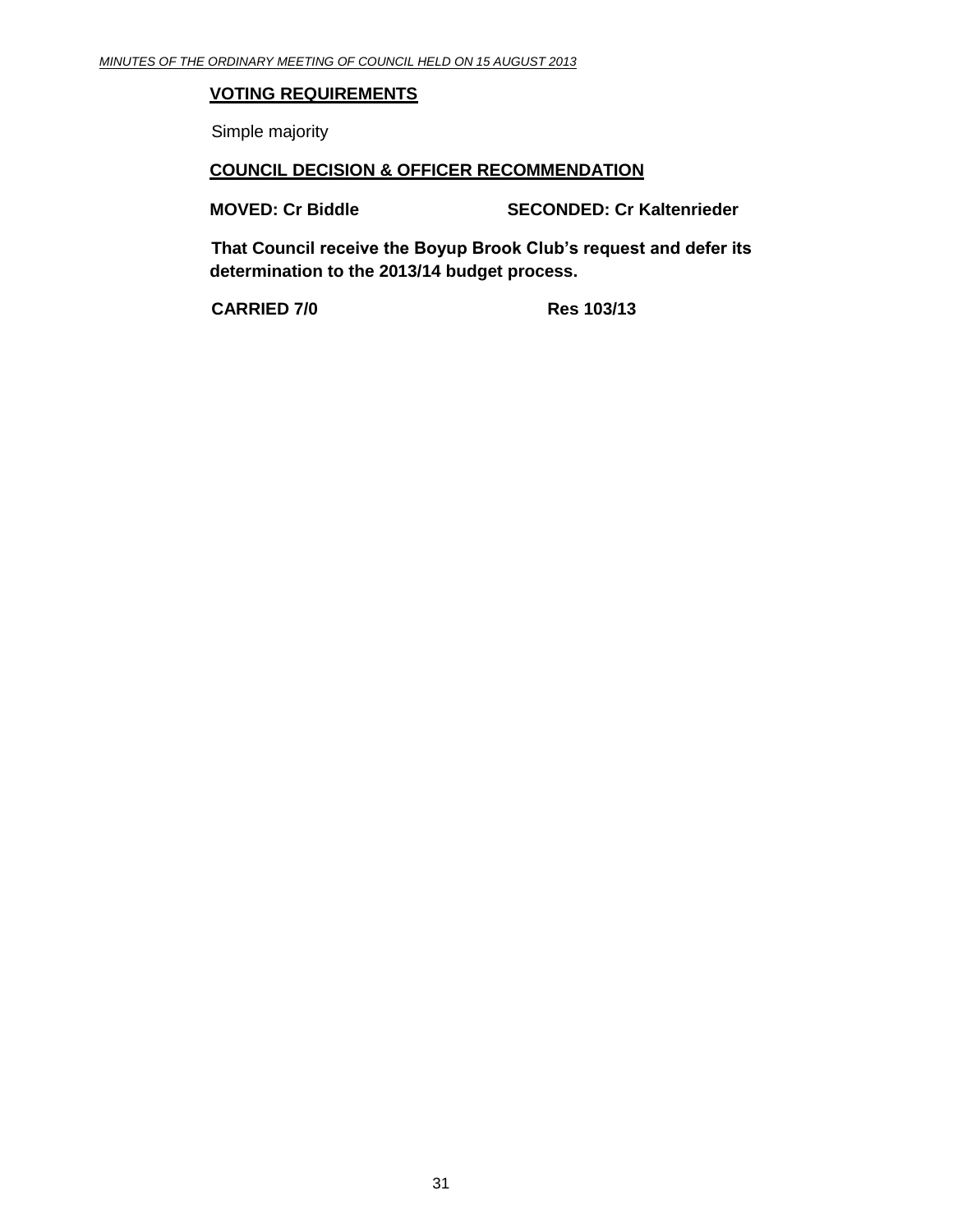## <span id="page-31-0"></span>**8.3.6 RFT 013-003 Supply of Various Services and Plant Hire**

| Location:                              | Shire wide                          |
|----------------------------------------|-------------------------------------|
| <b>Applicant:</b>                      | Shire of Boyup Brook                |
| <b>File:</b>                           |                                     |
| <b>Disclosure of Officer Interest:</b> | none                                |
| Date:                                  | $1st$ August 2013                   |
| <b>Author:</b>                         | Alan Lamb - Chief Executive Officer |
| <b>Authorizing Officer:</b>            | Alan Lamb - Chief Executive Officer |
| <b>Attachments:</b>                    | Yes                                 |

#### **SUMMARY**

This report considers the tenders received for Tender RFT 013-003 for the Supply of Various Services and Plant – 2 year Period Panel Contract, and seeks adoptions of the recommendations contained in the confidential tender evaluation report.

*\_\_\_\_\_\_\_\_\_\_\_\_\_\_\_\_\_\_\_\_\_\_\_\_\_\_\_\_\_\_\_\_\_\_\_\_\_\_\_\_\_\_\_\_\_\_\_\_\_\_\_\_\_\_\_\_\_\_\_*

#### **BACKGROUND**

During a financial year, Shire staff has a number of requirements for external services to assist with delivery of the Council annual budget and other community projects. In many cases seasonal or approval processes may delay the request for quote or tendered prices.

The requirement for obtaining quotations and tendered prices for some of these services sometimes is very restrictive and may result in delays, or complete deferral of a task. The advertising and award of a panel type contract gives the Shire staff greater flexibility to engage contractors and services and comply with all current Local Government purchasing regulations.

#### **COMMENT**

The Shire of Boyup Brook released a Request for Tender (RFT) number 013-003, for the Supply of Various Services and Plant Hire on a 2 Year Panel Contract.

The RFT closed at 2:00pm on Tuesday  $28<sup>th</sup>$  of May 2013. A total of Twenty Six (26) submissions were received. The key services required from the tenders included the following:

- A list of fully self-contained plant and equipment; and
- Related Services.

The Shire desires to appoint a Primary Contractor and a Secondary Contractor for each of the tendered plant items. The tendered items are as follows: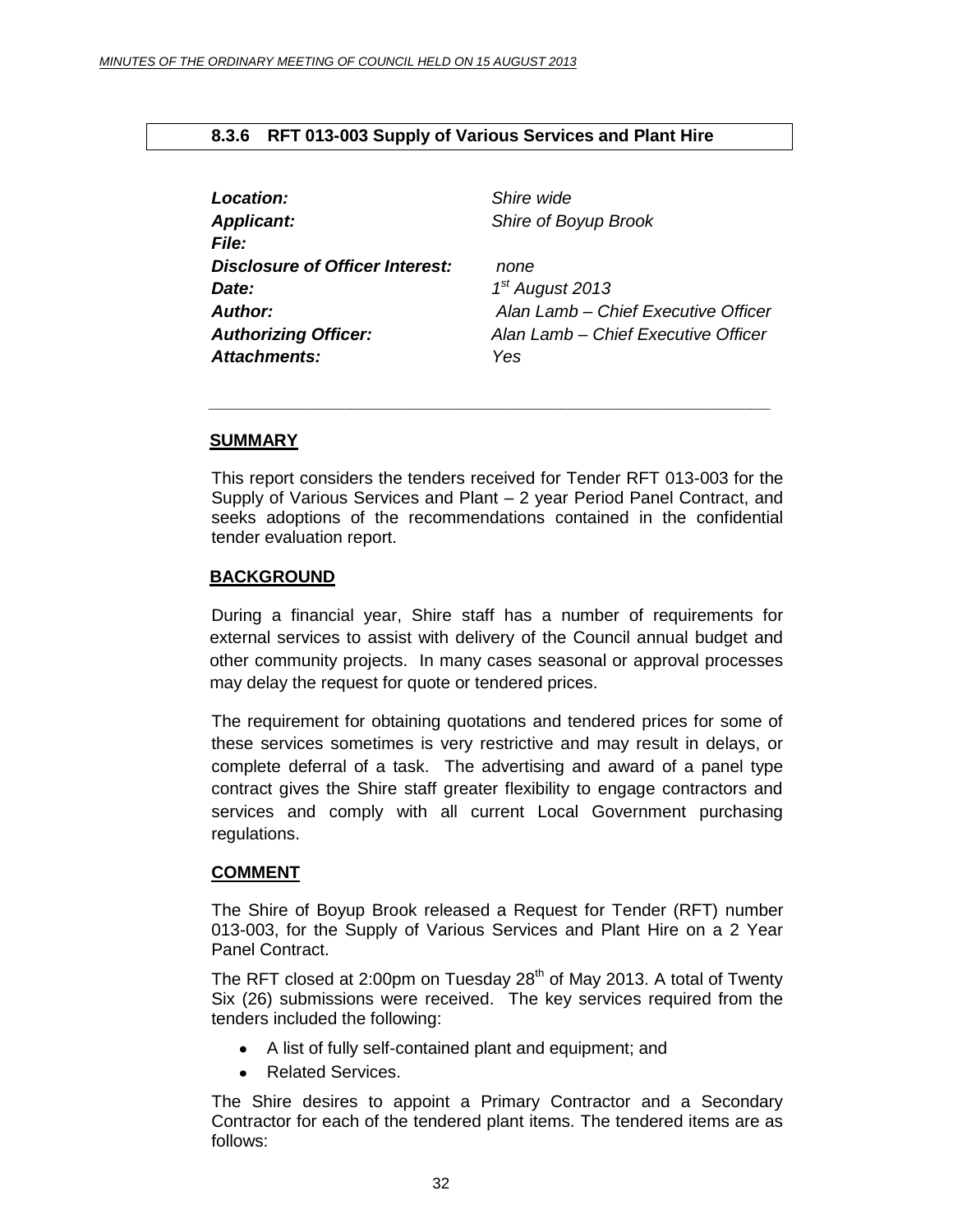# **Part A**

- Item 1 Community and economic development consultancy services
- Item 2 Accounting services.
- Item 3 Tax and general financial advice (must be CPA or CA)
- Item 4 Engineering, technical and asset management services.

## **Part B**

- Item 5 IT support and consultancy
- Item 6 Cleaning Toilets, Public Buildings, Administration and Depot
- Item 7 Roofing repairs
- Item 8 Demolition works
- Item 9 General Building Maintenance
- Item 10 Glazing Works
- $\bullet$  Item 11 Painting
- Item 12 Provision of Earth Moving equipment at a Fire

# **Part C**

- Item 13 Grader: 12H or similar
- Item 14 Dozer D7 or similar
- $\bullet$  Item 15 Excavator (1.5t 10t Small)
- Item 16 Excavator (11t to 30t Large)
- Item 17 6 Wheel End Tipper
- Item 18 Semi Tipper (incl. prime mover)
- Item 19 Multi-tyre roller  $\bullet$
- Item 20 Bobcat / Skid steer loader
- Item 21 Backhoe Loader
- $\bullet$  Item 22 Seal edge repairs  $-300$  wide/500 wide/700 wide
- Item 23 Traffic Management
- Item 24 Works Supervisor / Project Management
- Item 25 Surveying Services
- Item 26 Other Plant Item:
- $\bullet$  Item 27 Plumber
- Item 28 Electrician
- Item 29 Fencing (Shire supplied materials)
- Item 30 Fencing (including all materials)
- Item 31 Reticulation repairs
- Item 32 Weed Spraying
- Item 33 Footpath Construction
- Item 34 Other Concrete Works

The Shire of Boyup Brook assessed the tenders received. The attached confidential report details the findings of that evaluation process.

Each item of plant and equipment shall be fully self-contained, which means: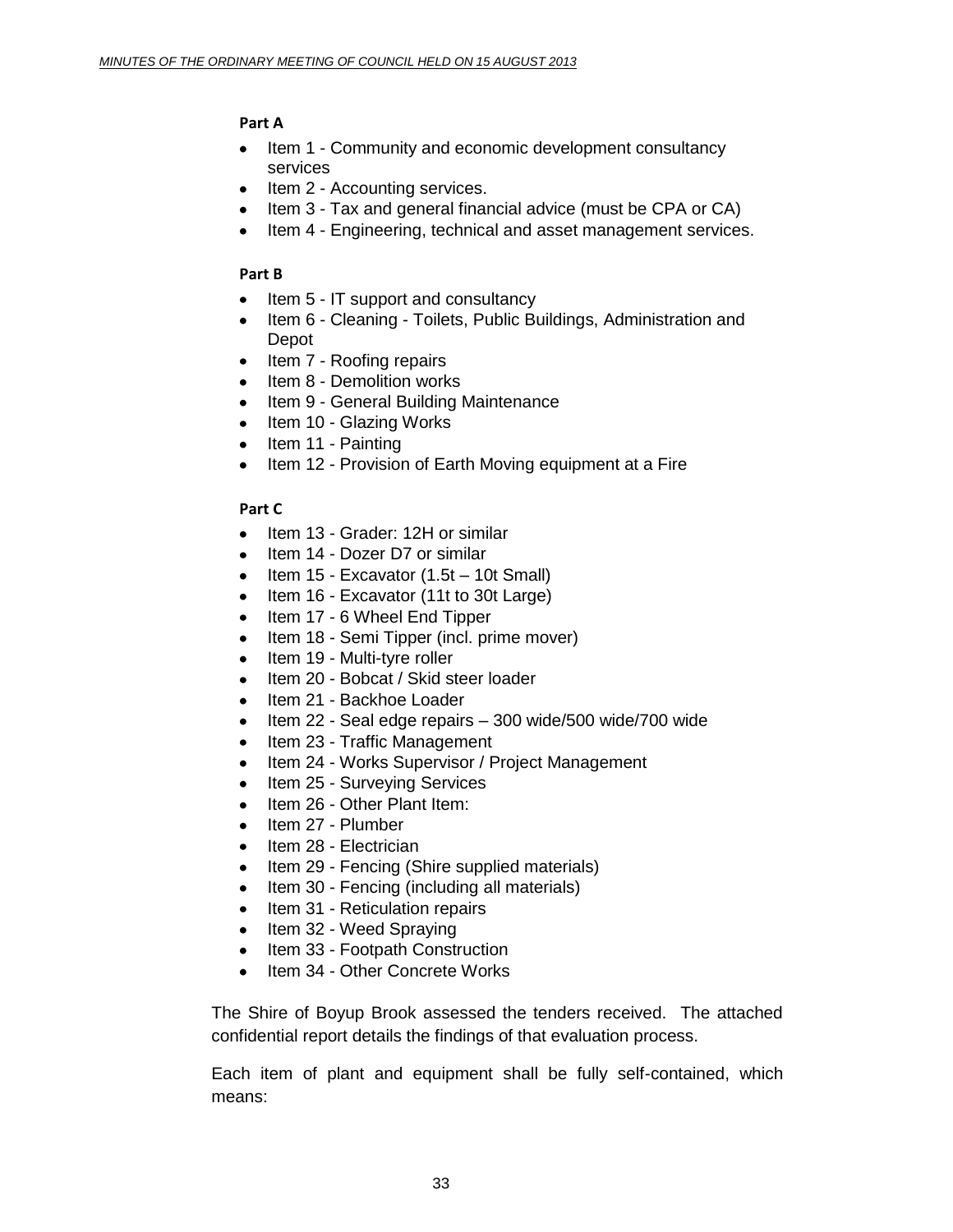- Provided with a suitably qualified and experienced operator, with a minimum of 5 years' experience on the specific item of plant.
- Must be able to provide sufficient fuels and oils for the terms of its use.
- Must be responsible for own maintenance and servicing.
- Must include full accommodation cost for operator(s) and any service staff.
- Must be fully insured to indemnify the Shire of Boyup Brook from loss or damage.

This contract will be a panel type contract for a period of 2 years, with possible extension into the third year whilst the next panel tender is being developed, advertised and awarded.

The Shire is under no obligation to use either the primary tenderer or the secondary tenderer, and may use their own plant and workforce, and/or an alternative contractor/supplier to complete tasks. The actual selection of a contractor will be solely at the Chief Executive Officer's discretion, based on a project by project basis and provide the best suitable outcome for the Shire of Boyup Brook.

The successful primary and secondary tenderer will have no claim against the Shire of Boyup Brook should they not be awarded any particular task or services.

Should neither the primary and secondary tender not be able to carry out the works or supply satisfactory items of plant or services, then the Shire of Boyup Brook will go to the industry market to source the appropriate item of plant or service.

#### **CONSULTATION**

Consultation has been held with:

- Chief Executive Officer
- Manager Works and Services
- Manager Administration and Assets.

#### **STATUTORY OBLIGATIONS**

Legally a Local Government, as a public body, has the responsibility to follow the appropriate processes and to treat all tenderers fairly. The terms and conditions set out in this contract is the standard WALGA contract document and imply that the Shire of Menzies has acted legally and fairly to all tenderers in this case.

Section 3.57(1) of the Local Government Act 1995 requires a Local Government to invites tenders before it enters into a contract for a purchase of a prescribed kind, however Part 4 (Provision of Goods and Services) of the Local Government (Functions and General) Regulations 1996, Regulation 11 states this is only required for purchases worth more than \$100,000 unless Council have delegated otherwise.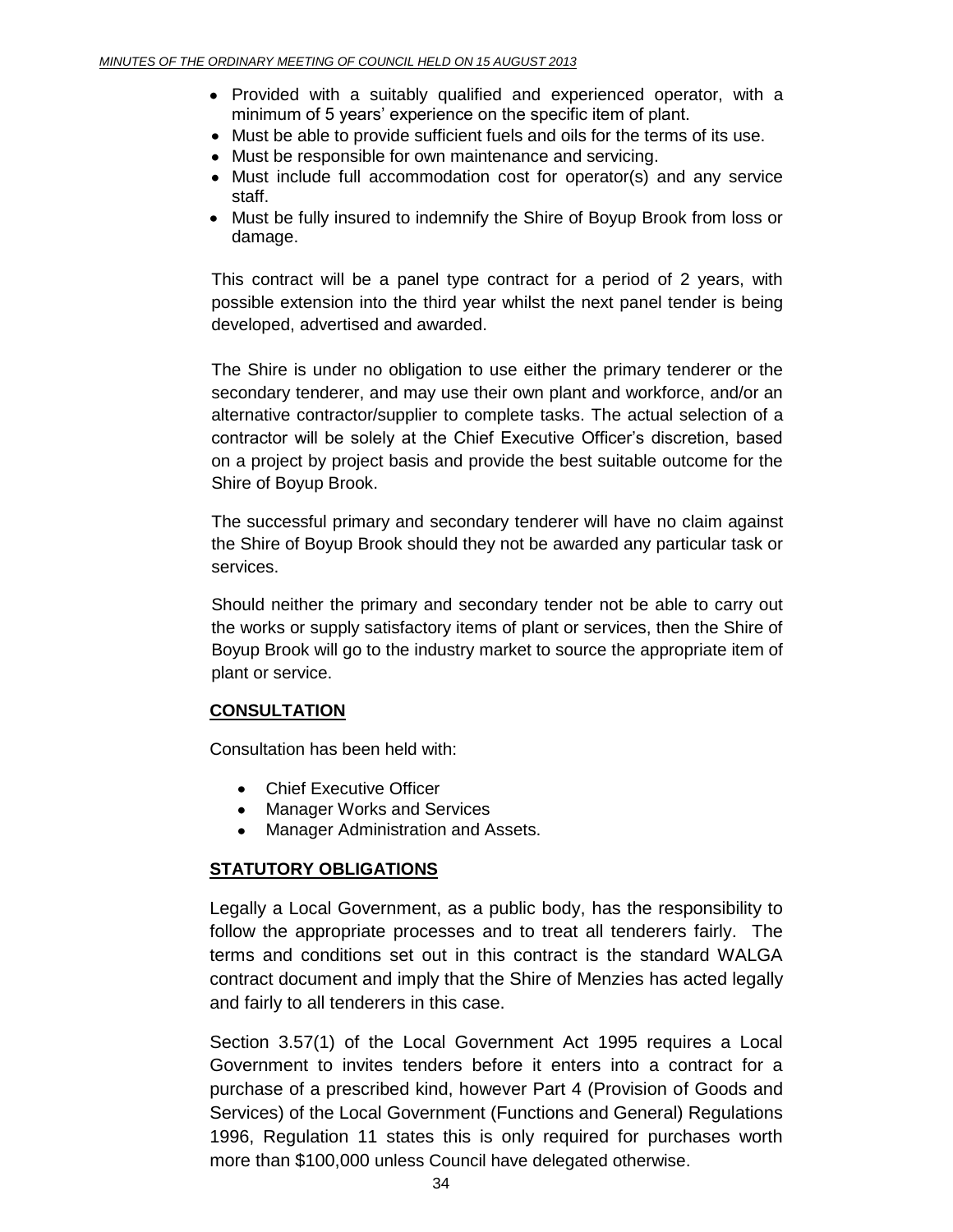The preparation, assessment and award of this tender comply with Part 4 (Provision of Goods and Services) of the Local Government (Functions and General) Regulations 1996 Division 2 – Tendering for Goods and Services.

## **POLICY IMPLICATIONS**

This contract requires the successful contractors to comply with all of the council's policy. However the Shire's Regional Price Preference will be relevant to the assessment and weighting criteria.

#### **BUDGET/FINANCIAL IMPLICATIONS**

There are no known budget impacts with this item. This contract provides Shire Staff with the unit rates to be able to prepare budget and project estimates.

## **STRATEGIC IMPLICATIONS**

2008-2013 Strategic Plan – Planning for the Future

Critical Success Factor:

*Establishment of sound management practices and a structure which will enable the delivery of the Strategic Plan*

Action:

*Review required Council services and service delivery (managerial priorities) of current and future strategic major works.*

Action 102: Maintain and enhance rural roads through the Shire.

#### **SUSTAINABILITY IMPLICATIONS**

**Environmental**

This contract provides purchasing advantages to act immediately for environmental and seasonal work tasks.

**Economic**

This contract allows Shire Staff to develop estimates and budgets knowing the unit rates for items beforehand.

 **Social** There are no known social issues for this item.

# **VOTING REQUIREMENTS**

Simple Majority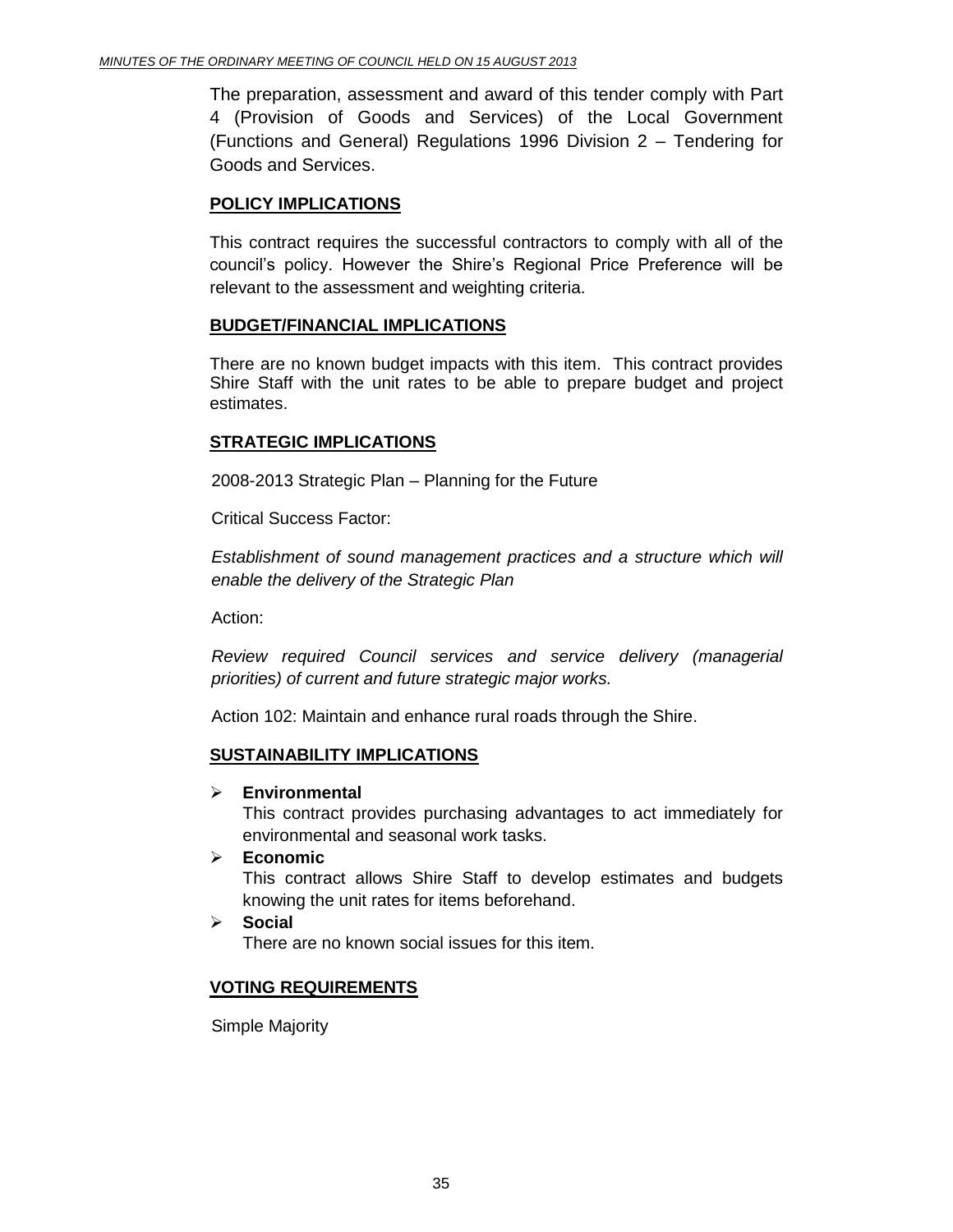#### **COUNCIL DECISION & OFFICER RECOMMENDATION**

**MOVED: Cr Walker SECONDED: Cr O'Hare**

**1. That the Council adopts the recommendations as contained in the confidential tender evaluation report for Request for Tender 013- 003 Supply of Various Services and Plant – 2 Year Panel Contract.**

**CARRIED 7/0 Res 104/13**

## <span id="page-35-0"></span>**9 COMMITTEE REPORTS**

<span id="page-35-1"></span>9.1.1 Minutes of the South West Zone

| Location:                       | Shire of Boyup Brook |
|---------------------------------|----------------------|
| <b>Applicant:</b>               | N/A                  |
| <i>File:</i>                    |                      |
| Disclosure of Officer Interest: | Nil                  |
| Date:                           | 7 August 2013        |
| Author:                         | Alan Lamb - CEO      |
| Attachments:                    | Yes - Minutes        |

#### **BACKGROUND**

A South West Zone meeting was held on 21 June 2013.

Minutes of the meeting are laid on the table and circulated.

#### **COUNCIL DECISION & OFFICER RECOMMENDATION – ITEM 9.1.1**

*\_\_\_\_\_\_\_\_\_\_\_\_\_\_\_\_\_\_\_\_\_\_\_\_\_\_\_\_\_\_\_\_\_\_\_\_\_\_\_\_\_\_\_\_\_\_\_\_\_\_\_\_\_\_\_\_\_\_\_\_*

#### **MOVED: Cr Oversby SECONDED: Cr Walker**

That the minutes of the South West Zone meeting held on 21 June 2013 be received.

#### **CARRIED 7/0 Res 105/13**

<span id="page-35-2"></span>9.1.2 Minutes of the BRVMA

| Location:                       | Shire of Boyup Brook |
|---------------------------------|----------------------|
| <b>Applicant:</b>               | N/A                  |
| <i>File:</i>                    |                      |
| Disclosure of Officer Interest: | Nil                  |
| Date:                           | 7 August 2013        |
| Author:                         | Alan Lamb - CEO      |
| Attachments:                    | Yes – Minutes        |

*\_\_\_\_\_\_\_\_\_\_\_\_\_\_\_\_\_\_\_\_\_\_\_\_\_\_\_\_\_\_\_\_\_\_\_\_\_\_\_\_\_\_\_\_\_\_\_\_\_\_\_\_\_\_\_\_\_\_\_\_*